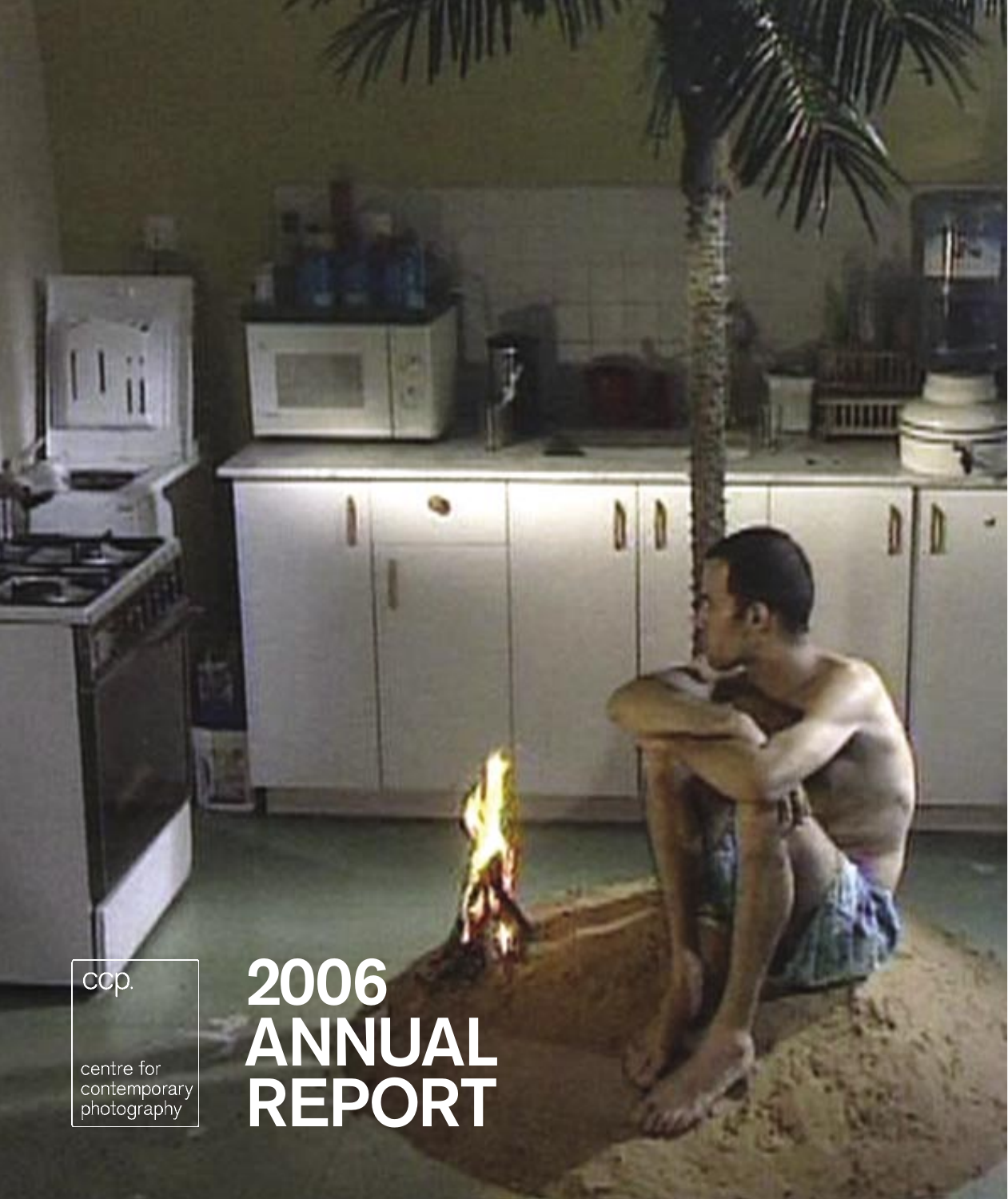# **MISSION**

The Centre for Contemporary Photography (CCP) engages Victorians and visitors to Victoria in contemporary photography via an accessible environment that promotes appreciation and understanding of contemporary photo-based arts, particularly emerging and innovative practice. CCP supports artists and enables audiences to explore photography via exhibitions, lectures, workshops, publications and public debate.

# CCP PROFILE

CCP is the pre-eminent Victorian organisation with purpose-designed galleries for the exhibition of contemporary photo-based arts.

The CCP provides a context for the enjoyment, education, understanding and appraisal of contemporary practice. CCP works from a tradition of photography and explores the various dimensions of the post-photographic through exhibition and allied activities. A not-for-profit membership organisation, CCP was established by the photographic community in 1986.

Core CCP activities are exhibitions (touring and gallery); education; public programs and information services; publishing; print sales and advocacy. CCP occupies a unique place within Australian contemporary arts organisations; a place where emerging photo-based artists can gain a formative experience in the development and staging of exhibitions; where practicing photographers can find new audiences; and established artists can experiment with new directions. Entry to the CCP galleries is always free, encouraging visits from broad sections of the community.

# STAFF

**Director** Naomi Cass Deputy Director Rebecca Chew **Curator** Karra Rees **Designer** Darren Sylvester (0.4) Gallery Assistant Maggie Finch (0.8) until June Jaana Sahling (0.8) from June Communications Coordinator Estelle Ihasz (0.2) until October Sidonie Haass (0.2) from November

# INTERNS & VOLUNTEERS

CCP would like to thank its many valuable volunteers and interns that assisted the Centre in 2006. We estimate that volunteer staff provided at least 3476 hours of work for which the CCP gratefully acknowledges. The CCP would not have been able to operate without the generous support of the following people: Laura Adams, Giuliana Angelucci-Deacon, Benjamin Ashe, Lucy Aulich, Anna Axelsson, Alexander Bradley, Atlanta Bell, Katie Breckon, Theo den Brinker, TJ Cavenett, Veronica Carrasco, Angie Connor, Derek Denton, India Farmer, Jackie Felstead, Lily Feng, Elena Galimberti, Roni Gomez, Aron Hemingway, Kirsty Hulm, Kotoe Ishii, Kerrie-Dee Johns, Tanja Kimme, Ruth Leonards, Anita Lynch, Debra Maas, Nicole Marie, Shay Minster, Max Milne, Clinton Nalder, Sue Neal, Georgina Nebe, Natasha Newman, Amy Jean Nicol, Anna Olah, Anna Phillips, Amy Piesse, Alisia Romanin, Heidi Romano, David Rooks, Erin Slattery, Natalia Sikiric, Julie Splatt, Kieran Stewart, Hanna Tai, Christina Tester, Robyn Walker, Jake Wotherspoon; interns Lauren Bourke and Nicola Crowle; and CCP documenting photographers Amanda De Simone and Jessica Love.

The Centre for Contemporary Photography acknowledges the Wurundjeri community as the first owners of this country. Today, they are still the custodians of the cultural heritage of this land.

# **EXHIBITION SELECTION** SUB-COMMITTEE

Naomi Cass **Director** Rebecca Chew Deputy Director Karra Rees **Curator** Maree Clarke Curator, Koorie Heritage Trust Sue Ford Artist Marco Fusinato Artist Paul Knight Artist Kyla McFarlane Assistant Curator/Exhibitions, Monash University Museum of Art Fabio Ongarato Director, Fabio Ongarato Design Daniel Palmer Lecturer in the Theory Department at Monash Art & Design & CCP Board Member Ben Speth Filmmaker

#### Clare Williamson

Exhibitions Curator, State Library of Victoria & CCP Board Member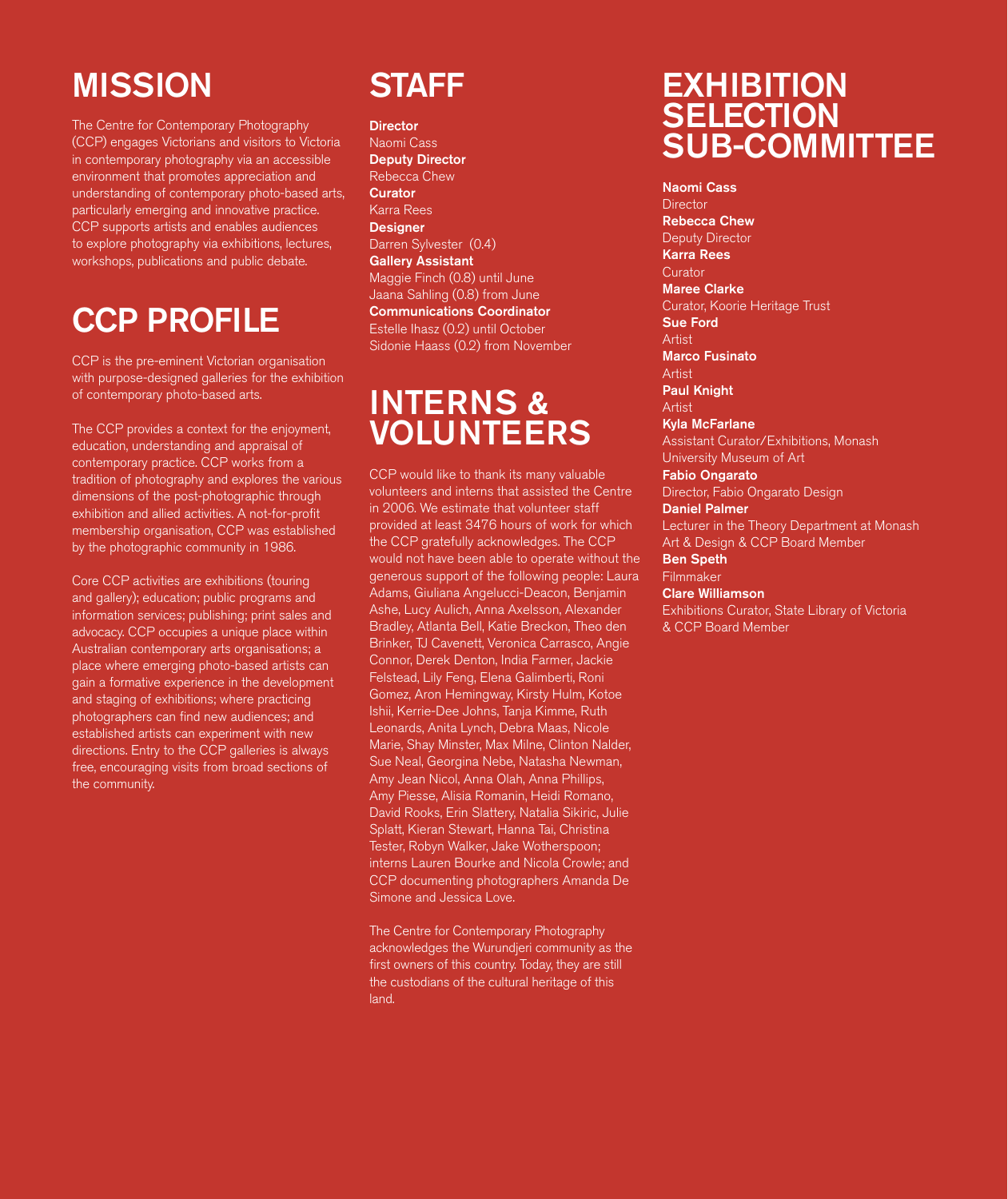# BOARD OF MANAGEMENT

#### Chair

Ross Millen

Solicitor, Partner, Deacons

Ross Millen is a commercial partner with national law firm Deacons. His major clients include the Victorian Government and various organisations involved in the arts and media sectors. Ross is a member of several charitable and community boards and committees and enjoys the contemporary arts. Attended 6/8 2006 meetings

#### Deputy Chair until December Sandra Bardas OAM

Sandra Bardas is a philanthropist, photographer and artist, who has devoted many years to both the indigenous community, particularly indigenous education and the arts community. Attended 4/8 2006 meetings

#### **Treasurer** Warwick Dick

Accountant & MYOB Consultant Attended 5/8 2006 meetings

### **Secretary**

#### Priscilla Mellado

Priscilla is a tertiary qualified marketing executive with over 12 years experience in developing and implementing successful marketing programs across consumer goods, marketing services, fast food, grocery, telecommunications, retailing and commercial and residential real estate. She is currently Marketing Manager with Melbourne Ventures Pty Ltd, the technology commercialisation company of the University of Melbourne.

Attended 8/8 2006 meetings

#### Gerry Costigan

Gerry has managed communication campaigns in Government, Corporate, Finance, Arts and Major Event Sectors and is currently Communications Adviser for Industry Fund Services. Since 1995 he has contributed to the development and implementation of public awareness campaigns for leading public relations agencies; the Melbourne Festival; Department of Premier and Cabinet during Victoria's celebrations of the Centenary of Federation; CPA Australia; and Industry Super Funds. Prior to 1995, Gerry was employed as a Chartered Accountant and Financial Adviser for Price Waterhouse. He holds a Bachelor of Economics from the Australian National University and certificates in Public Relations and Copywriting from RMIT University. Attended 7/8 2006 meetings

#### Lyndal Jones

Artist & Associate Professor, School of Creative Media, RMIT University Attended 3/8 2006 meetings

#### Stephen Nossal

#### Division Director, Investment Banking, Macquarie Bank Limited

Stephen is a senior member of the investment banking team at Macquarie Bank. He has acted as an adviser to corporate, State and Commonwealth Government clients for over 12 years. Currently his main focus is on raising capital for listed Australian companies. Prior to working in the finance industry, Stephen spent five years as a management consultant at Accenture (then Andersen Consulting). Attended 4/8 2006 meetings

#### Daniel Palmer

Daniel holds a Bachelor of Arts (Hons) from the University of Western Australia and a PhD from the University of Melbourne, and is currently a Lecturer in the Theory Department of the Faculty of Art & Design at Monash University. He was previously Curator of Projects at the Centre for Contemporary Photography, and has also taught at the University of Melbourne (in Art History, Cultural Studies and Media & Communications) and at the Victorian College of the Arts. Daniel is well known for his writings on contemporary Australian art, with a special interest in photography and media art. He is a regular contributor to Australian and international visual arts journals such as Art & Australia, Real Time, Broadsheet, Photofile and Frieze. Daniel is also a Board member of the Melbourne International Arts Festival. Attended 7/8 2006 meetings

Margaret Riddle (co-opted June 2006) Margaret holds a Bachelor of Arts (Hons) from the University of Melbourne and is a former Senior Lecturer and Chair of the Department of Fine Arts, University of Melbourne. She is currently the Managing Editor and Director of Telling Words Co Pty Ltd, publishers of newspapers for niche markets. Attended 4/8 2006 meetings

#### Claudia Terstappen

Claudia studied German Literature and Philosophy at the Heinrich Heine University and Sculpture and Photography at the Art Academy in Dusseldorf, Germany and is now a practicing artist of more than 20 years standing with an impressive string of international exhibitions, awards and publications to her name. She has lived and worked in Germany, Great Britain, Spain and the US. Her artistic work focuses on the interrelationship between religion, superstition and science in relation to place, culture and time. Claudia has been a lecturer at many internationally recognised universities, including The Slade School of Fine Art, Goldsmith College, Chelsea School of Art and The Royal College in London as well as Maryland University, Massachusetts College of Art and the State University New York. For 10 years she directed Southampton University's postgraduate program in Barcelona. In 2002 her artistic work brought her to Australia and in 2004 she was appointed Professor of Fine Arts in the Faculty of Art & Design at Monash University.

Attended 2/8 2006 meetings

#### Clare Williamson

Clare Williamson is currently the Exhibitions Curator at the State Library of Victoria. She has worked previously as Associate Curator of Photography at the Queensland Art Gallery and as Curator at the Australian Centre for Contemporary Art. During this time she has undertaken professional residencies at the Museum of Modern Art, New York (1990) and Ikon Gallery, Birmingham, UK (1996). She has also visited the People's Republic of China (1992) and Japan (1995) as a curatorial team member for the First and Second Asia-Pacific Triennials, Queensland Art Gallery. Clare has served on numerous other voluntary boards and committees in support of the arts including the City of Maribyrnong's Public Art Advisory Panel (as Chair 2003–2006). Attended 6/8 2006 meetings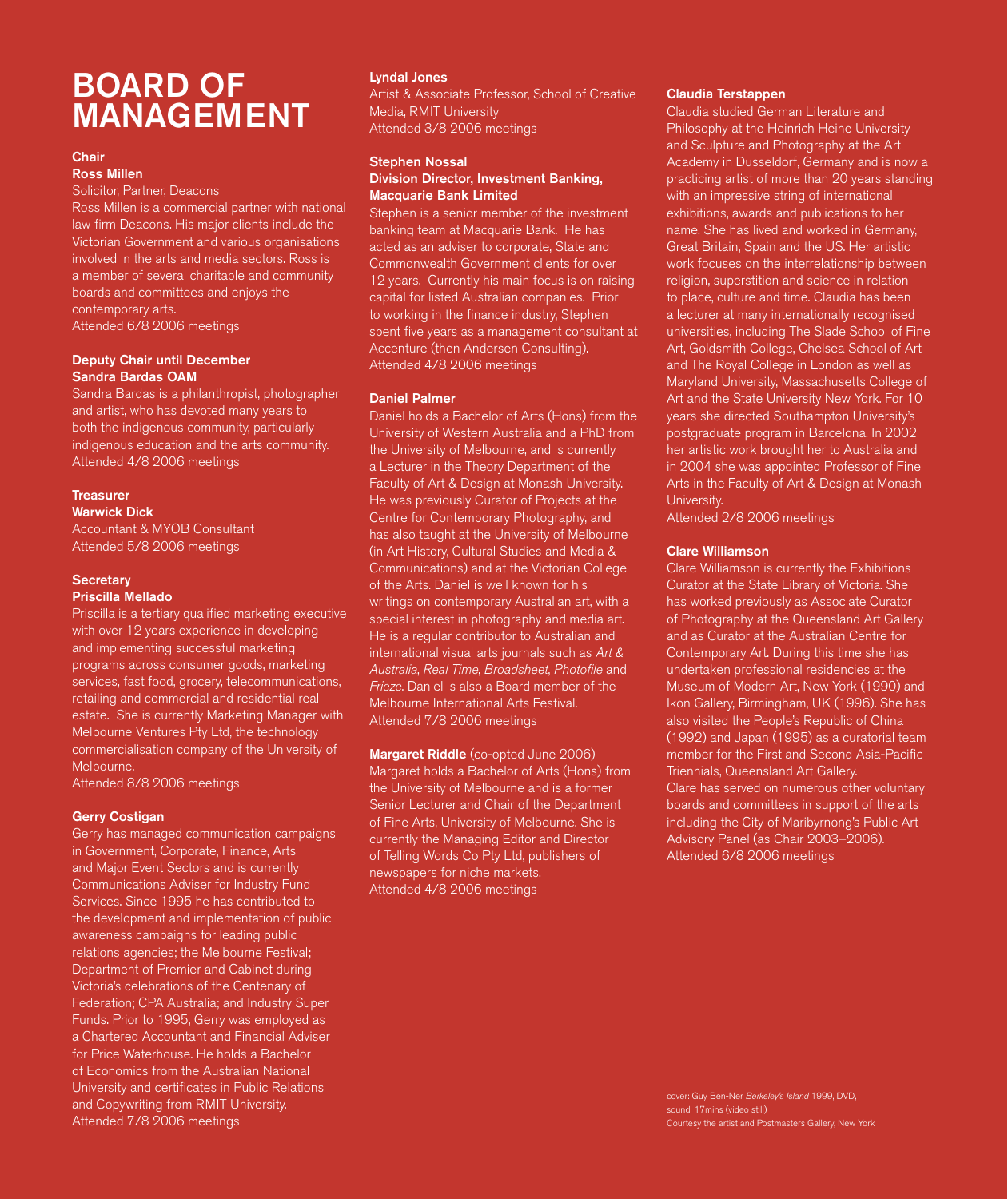# CHAIR'S REPORT

2006 marked the 20<sup>th</sup> anniversary of the CCP and I am pleased to report to you that it was a highly successful year in many interesting ways.

The Centre further refined and developed the utilisation of its new exciting gallery enabling CCP to exhibit more significant shows and enhance curatorial input.

CCP has sought to engage at a deeper level with various stakeholders and to participate in a broad range of artistic, educational and community activities. These have included special interest lectures, concerts, research, consultancies and provision of speakers, floor talks, education programs, publications and community events. I trust that CCP's participation helps to improve the profile and reputation of the Centre, contemporary photography and photo-based arts in general.

While delivering these outcomes the Board, as always, is mindful of its financial responsibilities. I am pleased to report that the Centre remains in excellent financial health. We have again generated a healthy annual surplus whilst also at the same time expanding activities and benefits. This is fundamentally due to the tireless activities of our Director who constantly explores all opportunities for additional CCP funding and revenue. We remain close to our donors and sponsors and this year have formed several new relationships with various persons, foundations and corporations. Finally I wish to thank everyone involved in our successful Stellar Fundraising Auction, in particular all the artists who generously supported CCP by donating their exceptional works.

Appropriate strategic management and board governance is a feature of the CCP. Late in 2005 board members and staff participated in an externally facilitated planning day which helped to define aspects of the Centre's Strategic Business Plan which was submitted to the Australia Council. The Centre liaises closely with all relevant government bodies and complies with all necessary requirements for support and assistance. Board members provide considerable time on a voluntary basis to set strategy for the Centre and assist it to achieve results for members. Board terms of reference and review are ongoing. The Centre's wonderful results are indicative of a healthy, diverse and functioning board and staff.

In closing I would like to take this opportunity to thank all members of the Board, our outstanding Director, Naomi Cass, Deputy Director, Rebecca Chew and our staff, dedicated volunteers, generous donors and our wonderful supporters and members. Thank you all for making CCP's 20<sup>th</sup> year so memorable.

Ross Millen May 2007

## 27 SEPTEMBER–16 DECEMBER CHRISTIAN THOMPSON, ROGER HANLEY/COLOUR FACTORY AWARD, GAVIN HIPKINS, SIMRYN GILL, DOROTA MYTYCH

# DIRECTOR'S REPORT

#### YEAR 20 FOR CCP—YEAR ONE AT 404 THE PROGRAM: EXHIBITIONS

2006 was the first full year of operation for Centre for Contemporary Photography at 404 George Street Fitzroy, and CCP's 20th year of operation. The exhibition program was selected from proposals written by artists and curators who were, if not familiar with the space, at least cognisant of the new galleries. For the first time, the Exhibition Advisory Committee (listed page 2) considered these proposals understanding the spaces in which they were to be presented, and CCP staff were managing a space which was at last, becoming familiar. It seems that CCP did not lose it's traditional audience, indeed audiences increased to 190,466 in 2006.

Considering a range of criteria, CCP's move has been a grand success. Rather than simply relocating a much loved, albeit down at heel organisation, Sean Godsell Architects created a beautiful and flexible series of five exhibition spaces for still and moving image, with greatly improved access, amenity and potential for artists, audiences, members, students and staff. The all too prevalent struggle between architectural expression and an effective space for art has not marred the new CCP. This first full year of operation has proven that 404 George Street is a great place for photomedia, from traditional through to experimental forms.

The 2006 exhibition program met a broad range of expectations through diversity in style, genre, geographic location, technologies and representation of artists at various stages of development. CCP presented artists who are well known as photographers, such as Simon Cuthbert (Tas), Debra Phillips (NSW) and Andrew Curtis (Vic), through to artists who use photomedia from time to time, such as Kim Donaldson (Vic). Established artists with considerable following such as Simryn Gill (NSW), Guy Ben-Ner (NY), Derek Henderson (NZ), and Gavin Hipkins (NZ), were balanced by emerging artists Fleur Summers (Vic), Jarrad Kennedy (Vic) and Roger Hanley (NSW), to name a few.

Importantly, even within CCP's constrained financial resources, two thematic exhibitions were achieved and well received; In Cold Light curated by Melissa Keys and Family Resemblance curated by Rebecca Chew. There is a strong call for thematic exhibitions and both exhibitions presented an extraordinary range of local, national and international work, from the sweeping panoramic fine prints of Mark Adams (In Cold Light) through to post photography in Family Resemblance.

Four exhibitions were linked with major festivals: Grant Hobson's (Vic) The Industry of Working in conjunction with the Celebration of the Eight Hour Day; Narinda Reeders (Vic); White Collar Undone as part of the Next Wave Festival; Yandell Walton's (Vic) Twelve Exits as part of Midsumma Festival; and Rapt! 20 contemporary artists from Japan as part of 2006 Year of Japan Australia Exchange, with each exhibition and festival link bringing new audiences to CCP.

Photomedia was interpreted from a broad perspective—from screen-based work by Christian Thompson (Vic) and Rebecca Ann Hobbs (NZ); projections by Christopher Köller (Vic) and Dominic Redfern (Vic); scanned objects by Chantal Faust (Vic); tapestry, knitting and watercolour in Family Resemblance; and a contemplative installation of books by Simryn Gill. Across 2006, challenging content, such as Julie Davies' (Vic) A Study of the Insignificant and Christian Thompson's The Sixth Mile stood alongside skilful, contemporary interpretations of traditional forms in the work of Juha Tolonen (WA), Simon Obarzanek (Vic) and Beverley Veasey (NSW).

The Projection Window, CCP's fifth gallery (supported by the City of Yarra) presents a materially different experience for both artists and audiences. Coming alive at dusk and closing in the early hours of the morning, the Projection Window presents still and moving images stretched across the skin of the building, to be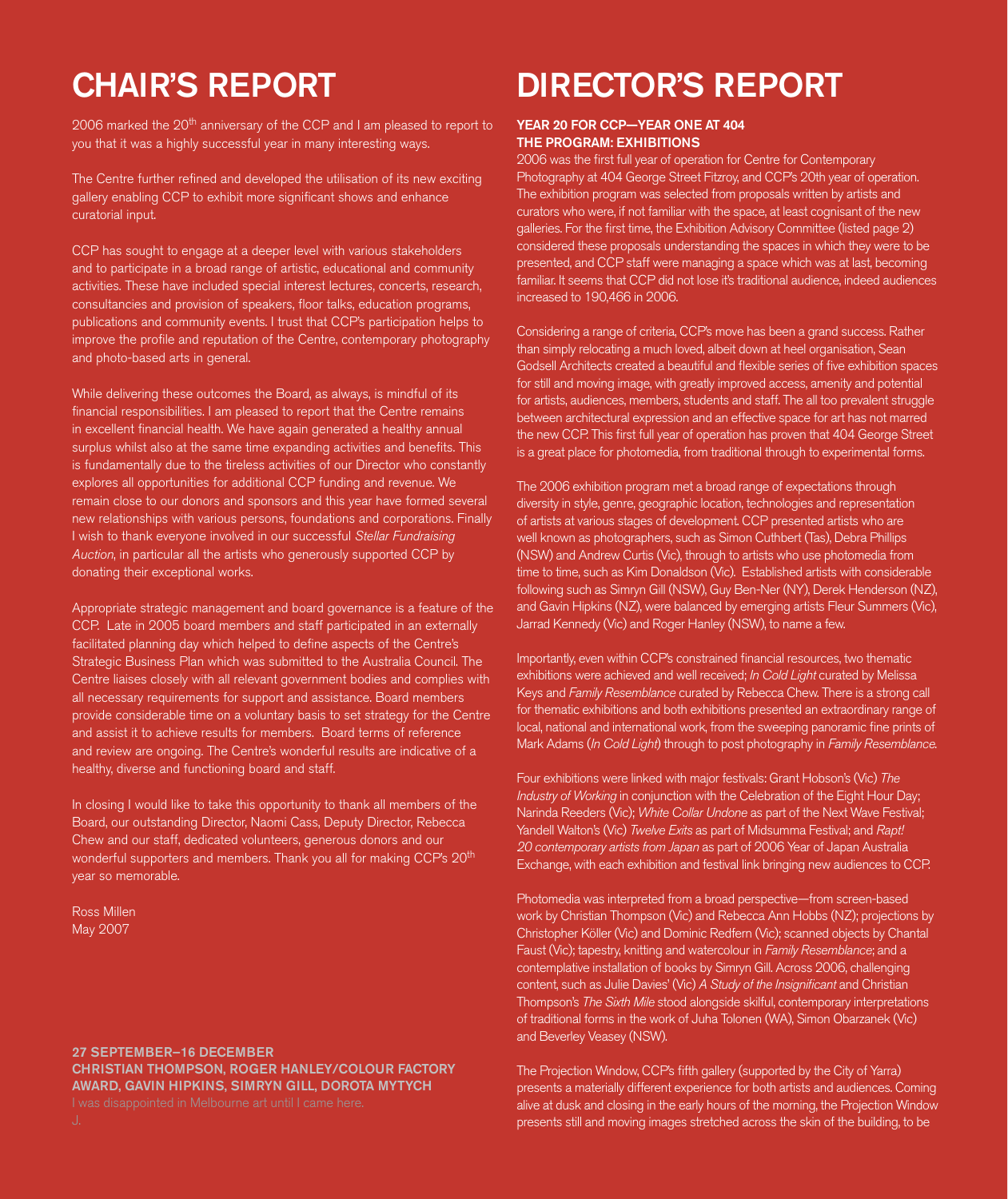viewed by passers by. Exhibitions included an extraordinary meeting of video and drawing by Dorota Mytych (Vic), scrolling text by Fleur Summers (Vic), still images by Kim Donaldson and a vaudevillian video by Kate Just (Vic).

The Colour Factory Award for an artist in the first five years of practice was won by Roger Hanley (NSW) and his exhibition proved to be hugely popular. The Nikon Imagebank Award for the best online image was won by Laki Sideris (Vic) for an engaging portrait of his godparents.

Through tenacious ingenuity on behalf of artists, CCP was able to present the work of 11 artists from beyond Australia, including work in group exhibitions by Anne Noble (NZ), Tomoko Konoike (Japan) and solo exhibitions by Gavin Hipkins (NZ), Immo Klink (UK), and a remarkable transformation of Gallery Three (supported by the Helen Macpherson Smith Trust), with a survey of screen-based and projected work by the Israeli, New York based artist Guy Ben-Ner.

CCP produced or partnered in a number of exhibition catalogues, including publications accompanying curated exhibitions: In Cold Light (curator Melissa Keys); Family Resemblance (curator Rebecca Chew); Rapt! 20 contemporary artists from Japan (published by the Japan Foundation); and solo exhibitions by Gavin Hipkins (with Massey University College of Creative Arts), Simryn Gill (with Maitland Regional Art Gallery) and Andrew Curtis.

Overall I would comment that CCP exhibitions are still exploring the space, albeit in a tentative manner, the program only gently pushed the boundaries of the physical space, and the conceptual boundaries of photomedia. We look forward to 2007, as artists take on the space more robustly, on the basis of a greater familiarity with and confidence in CCP.

#### SPOKEN WORD

CCP's longstanding lecture program commenced with a packed house for Spatial Aesthetics: A Dialogue between Nikos Papastergiardis and Paul Carter, and later in November Sean Cubitt's lecture, Genealogies of Digital Light. With great sadness a conversation between Wolfgang Sievers AO and Julian Burnside QC was cancelled due to Sievers' ill health. We look forward to presenting this program in 2007. Les Walkling continued his longstanding and highly regarded suite of weekend workshops and Tatjana Plitt presented a new introduction to digital cameras, also a resounding success. Daniel Palmer presented the Joyce Evans History of Photography Seminars to a full house in the Visy Education Space. Once again CCP worked with a range of organisations in presenting programs for young people, including the Rotary Youth Arts Program for youth at risk and a further program with Open Family.

A highlight of CCP's public programs are the artist floor talks on every Saturday after openings. With support from Jasper Coffee and Sofitel, even interstate and international artists are able to extend their visit and join local artists, visitors and CCP staff for coffee and conversation about their work.

#### WRITTEN WORD

CCP Books and Prints continues to grow as a contemplative and welcoming space for the enjoyment and purchase of contemporary photography as well as second hand and new books on photography. The imposing Grant Featherstone plan press donated by the National Gallery of Victoria presents work by Donna Bailey (Vic), Paul Ferman (NSW), Denise Ferris (ACT), Janina Green (Vic) and Juha Tolonen (WA). In 2006 CCP undertook a visitor survey (see page 20) from which we learn, amongst other aspects of our performance, that not all of our visitors are aware of CCP Books and Prints. This survey will assist us to improve services and programs in 2007.

#### BUSINESS PLAN 2005–2007

CCP's Strategic Business Plan 2005–2007 was written while CCP was camping between venues. As such, the Plan has had limited predictive value

—while some goals have been easily met, others have proved unrealistic. In summary the goals for this period were to successfully relocate CCP to improved, secure and expanded premises; to expand the number of exhibitions and ways CCP presents photo-based arts, including the number of exhibitions initiated by CCP whilst still calling for proposals, thus providing both artistic leadership and expanding opportunities for artists. These goals, (1, 3 and 4) have been met, while goal 2-to increase attendance to exhibitions, classes and public programs by 30%—has been exceeded. Of ongoing concern was and remains CCP's lack of permanent premises. Goal 5, to accumulate an operating surplus to purchase the George Street premises or equivalent, has not been achieved, nor indeed has this been addressed.

#### OUR FABRIC

CCP staff expanded in 2006 to 4.6 (EFT). While this is an improvement on previous years, as the program and public expectation of CCP expands, it is not surprising that, like those working across the small to medium arts sector, CCP staff are comprehensively stretched. It is with great respect that I acknowledge the intelligent and dedicated work of full and part time staff, Rebecca Chew, Deputy Director; Karra Rees Curator; Maggie Finch Gallery Assistant until June followed by Jaana Sahling; Darren Sylvester, Designer; Estelle Ihasz Communications Coordinator until October, followed by Sidonie Haass; and Tony Dutton, Bookkeeper. CCP volunteers (listed page 2) provide essential assistance to CCP, participating in every aspect of our work, for which the Board, staff and artists are grateful.

CCP's Board of Management, including its subcommittee, the Exhibition Advisory Committee (listed page 2) provides essential guidance, skilled advice and firm encouragement in our demanding environment, for which the staff and I are grateful. It is therefore sad to see members retire. In December, Sandra Bardas AO retired after five years, and while her valued advice is still only a phone call away, we miss her dearly. A spirited and passionate member of the CCP, Sandra Bardas has great expectations for the organisation and has generuosly provided loving and skilled guidance. Sandra's contribution ranged from fundraising, governance, the Exhibition Advisory Committee and CCP Books and Prints.

#### FUNDING

In 2006, once again 55 artists generously donated their photography for the Stellar Fundraising Auction, conducted by Roger McIlroy, Director Neville Keating McIlroy Ltd. The Stellar Fundraising Auction is critical to CCP's financial stability and donating artists (listed page 25) and their representatives are gratefully acknowledged.

In addition to the Stellar artists we thank our 630 financial members for their support. Our major sponsors, donors and in kind supporters are also gratefully acknowledged on page 25, including Arts Victoria, Australia Council, Kodak Professional, Colour Factory, Leica and Nikon.

CCP is a recipient of triennial support from the Victorian Government through Arts Victoria and the Commonwealth Government through the Australia Council. In addition to this funding, CCP received support in 2006 for the second of a three-year tripartite agreement between both funding bodies and CCP, through the inspired program, the Visual Arts and Crafts Strategy (VACS). VACS has provided critical support enabling CCP to perform effectively in our new premises, earning 56% of its operating income and achieving a 130% increase in visitors (compared to the last full year of operations, 2003).

In 2004, artist and outspoken rising star, Brendan Lee cautioned me, in colourful terms, not to wreck CCP by moving—from Johnston Street where the organisation was housed for 11 of its 19 years—to flash new premises. Brendan was expressing a very real concern and I am confident in reporting that CCP has not been diminished by its move, as evidenced by year one at 404.

Naomi Cass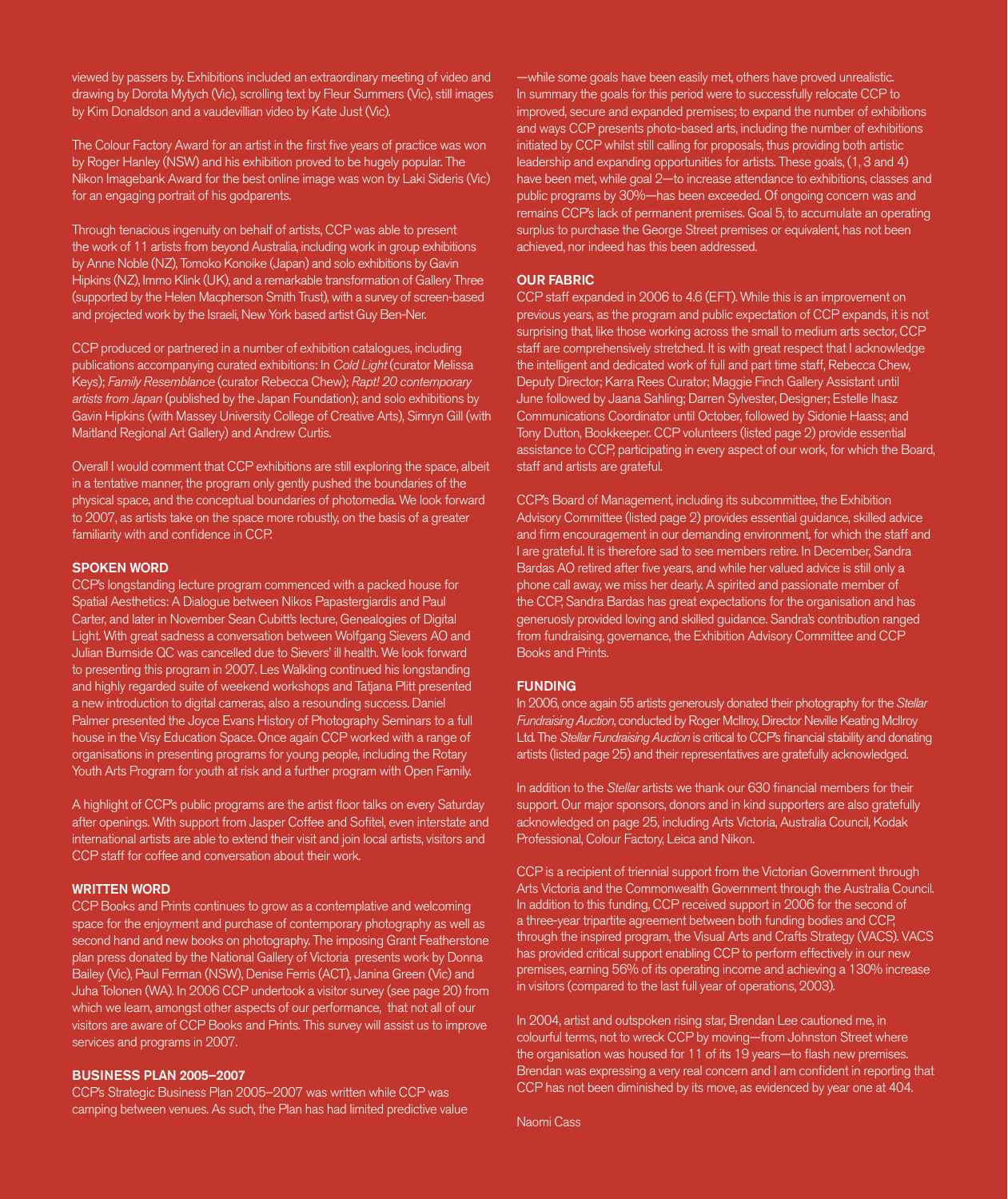# **EXHIBITIONS ONSITE**

#### FRIDAY 20 JANUARY–SATURDAY 11 MARCH

### GALLERY 1

JUHA TOLONEN & SIMON CUTHBERT ENTROPIA/DOWNTOWN

Media Naomi Cass interview with Bruce Berryman, Radio 3RRR, Tuesday 17 January 2006, 13:00: 102.7FM.

Robert Nelson, 'Modern World Goes Mouldy', The Age: Arts & Culture, 1 February 2006: 17, (illus.).

'Dates for your Diary', Shutterbugs: Newsletter for the Camberwell Camera Club, Vol. 37, No.1, 23 January 2006: 4.

'Eight Days', The Age: Preview, 22 January 2006: 9.

'Exhibitions in Australia: Agenda: Openings This Month', Art Post.Info, January 2006: http://www.artpost.info.html.

'Look', ThreeThousand, No. 39, 25 January 2006: http://www.threethousand .com.au.html (illus.).

'Photography', The Age (Melbourne) Magazine, No. 15, January 2006: 15.

'Quick Snaps: What's New at the CCP', Australian Photography, March 2006: 4, 17, (illus.).

'Victoria', Art Gallery Guide Australia, January 2006: 75.

'What's On: Melbourne', The Australian Financial Review: Life & Leisure, 27–29 January 2006: 20, (illus.).

Arena Magazine, No. 81, February–March 2006, (illus.).

ThreeThousand, No. 39, 25 January 2006: http://www.threethousand.com. au.html.

Catalogue Down Town, texts by James Jones and Philip Watkins,

18 x 15 cm catalogue, colour reproductions, 32 pp.





#### GALLERY 2 ANDREW CURTIS UNDERPIN

Media Megan Backhouse, 'Art Galleries', The Age: A2, 4 February 2006: 22. Naomi Cass interview with Bruce Berryman, Radio 3RRR, Tuesday 17 January 2006, 13:00: 102.7FM.

Robert Nelson, 'Modern World Goes Mouldy', The Age: Arts & Culture, 1 February 2006: 17, (illus.).

'Dates for your Diary', Shutterbugs: Newsletter for the Camberwell Camera Club, Vol. 37, No.1, 23 January 2006: 4.

'Eight Days', The Age: Preview, 22 January 2006: 9.

'Exhibitions in Australia: Agenda: Openings This Month', Art Post.Info, January 2006: http://www.artpost.info.html.

'Look', ThreeThousand, No. 39, 25 January 2006: http://www.threethousan d.com.au.html (illus.).

'Photography', The Age (Melbourne) Magazine, No. 15, January 2006: 15. 'Quick Snaps: What's New at the CCP', Australian Photography, March 2006: 4, 17. 'Victoria', Art Gallery Guide Australia, January 2006: 75.

ThreeThousand, No. 39, 25 January 2006: http://www.threethousand.com .au.html

Catalogue Underpin, text by Greg Neville, 26.5 x 21 cm catalogue, black and white reproductions, 6 pp.



Andrew Curtis Toorak Road 6 2002, selenium toned silver gelatin print, 120x150cm Courtesy the artist and Christine Abrahams Gallery, Melbourne

### GALLERY 3

### DEBRA PHILLIPS ONE THING LEADS TO ANOTHER

Media Naomi Cass interview with Bruce Berryman, Radio 3RRR, Tuesday 17 January 2006, 13:00: 102.7FM.

Robert Nelson, 'Modern World Goes Mouldy', The Age: Arts & Culture, 1 February 2006: 17.

'Dates for your Diary', Shutterbugs: Newsletter for the Camberwell Camera Club, Vol. 37, No.1, 23 January 2006: 4.

'Eight Days', The Age: Preview, 22 January 2006: 9.

'Exhibitions in Australia: Agenda: Openings This Month', Art Post.Info, January 2006: http://www.artpost.info.html.

'Look', ThreeThousand, No. 39, 25 January 2006: http://www.threethousan d.com.au.html (illus.).

'Photography', The Age (Melbourne) Magazine, No. 15, January 2006: 15, (illus.). 'Quick Snaps: What's New at the CCP', Australian Photography, March 2006: 4, 17. 'Victoria', Art Gallery Guide Australia, January 2006: 75, (illus.).

ThreeThousand, No. 39, 25 January 2006: http://www.threethousand.com .au.html.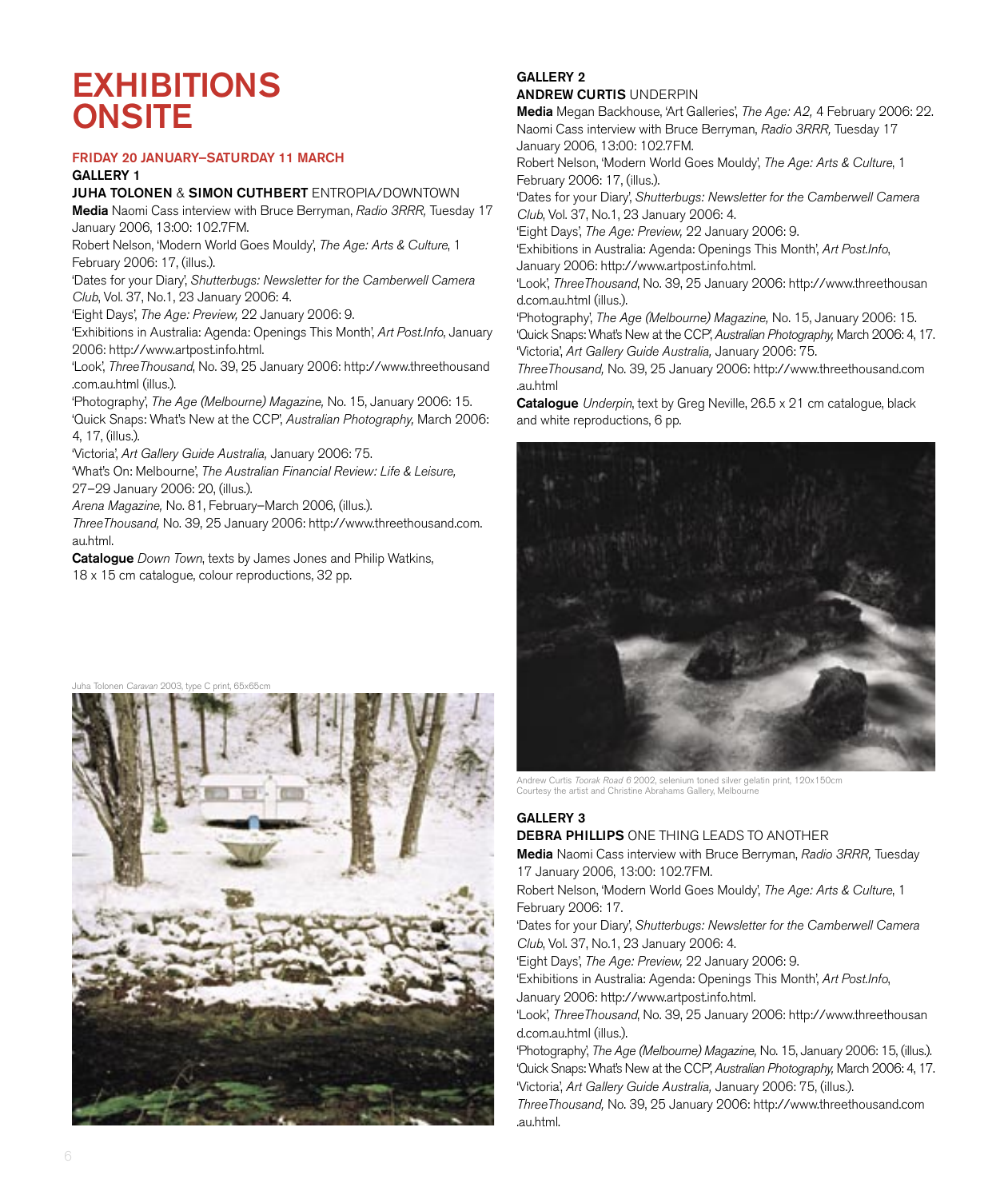# GALLERY 4

### CHANTAL FAUST MONSTER

Media Naomi Cass interview with Bruce Berryman, Radio 3RRR, Tuesday 17 January 2006, 13:00: 102.7FM.

'Dates for your Diary', Shutterbugs: Newsletter for the Camberwell Camera Club, Vol. 37, No.1, 23 January 2006: 4.

'Eight Days', The Age: Preview, 22 January 2006: 9.

'Exhibitions in Australia: Agenda: Openings This Month', Art Post.Info, January 2006: http://www.artpost.info.html

'Look', ThreeThousand, No. 39, 25 January 2006: http://www.threethousan d.com.au.html.

'Photography', The Age (Melbourne) Magazine, No. 15, January 2006: 15, (illus.). 'Victoria', Art Gallery Guide Australia, January 2006: 75.

ThreeThousand, No. 39, 25 January 2006: http://www.threethousand.com. au.html.

Chantal Faust, Monster I 2005, type C print, 100x72cm



### PROJECTION WINDOW YANDELL WALTON TWELVE EXITS

Media 'January 06: Projection Window', City of Yarra: Festivals & Events, January – June 2006.

'Midsumma Festival Visual Arts Program', Art Almanac, December/January 2006: 56.

Edwina Bartlem and Meredith Martin, The Midsumma Festival Visual Arts Catalogue 2006, (illus.).

'Exhibitions in Australia: Agenda: Openings This Month', Art Post.Info, January 2006: http://www.artpost.info.html.

'Photography', The Age (Melbourne) Magazine, No. 15, January 2006: 15. 'Look', ThreeThousand, No. 39, 25 January 2006: http://www.threethousan d.com.au.html.

'Dates for your Diary', Shutterbugs: Newsletter for the Camberwell Camera Club, Vol. 37, No.1, 23 January 2006: 4.

Naomi Cass interview with Bruce Berryman, Radio 3RRR, Tuesday 17 January 2006, 13:00: 102.7FM.

ThreeThousand, 25 January 2006, No. 39: http://www.threethousand.com. au.html.

'Victoria', Art Gallery Guide Australia, January 2006: 75.

#### FRIDAY 17 MARCH–SATURDAY 6 MAY GALLERY 1

**GRANT HOBSON** THE INDUSTRY OF WORKING

Media Megan Backhouse, 'Art Galleries', The Age: A2, 1 April 2006: 20. Chris Boyd and Stewert Hawkins, 'Picture This: Must See Art', The Financial Review, 28 January 2006: 31.

Madeleine Brennan, 'Poster Art Protester', The Western Times, 18 April 2006: 6. Trevor Cormack, 'The Industry of Working', Solidarity: http://

solidarity.redrag.net/2006/04/03/photos.html (accessed 3 April 2006). Cheryl Critchley, 'Hobson's Choice', Herald Sun, 24 March 2006: 75, (illus.). Grant Hobson, 'Photo Essay–The Industry of Working', Arena Magazine, No. 83, June–July 2006: 8, 9, 21 and 41, (illus.).

Grant Hobson interview with Richard Watts, 'Smart Arts' Radio 3RRR, 23 March 2006, 11:00: 102.7FM.

Robin Usher, 'Putting Industrial Action and Reaction in the Picture', The Age: Metro, 29 March 2006: 20, (illus.).

Penny Webb, 'Sightlines: Critical Guide', The Age, 5 May 2006: 17.

'Celebrating 150 Years of the Eight-Hour Day', Fifty-Plus News, April 2006: 12, (illus.).

'Exhibitions: The Industry of Working' Eight Hour Day: Celebrate 150 Years of Work, Rest & Play: http://www.8hourday.org.au/exhibitions.asp.html February 2006, (illus.).

'Preview', Photofile, No. 77, Autumn 2006: 12.

'What's On: Best of the Rest', The Australian Financial Review, 17–19 March 2006: 24.

Petrina Hicks *Zara 2* 2005, lightjet print, 80x108cm from the exhibition *In Cold Light.*<br>Courtesy the artist and Stills Gallery, Sydney

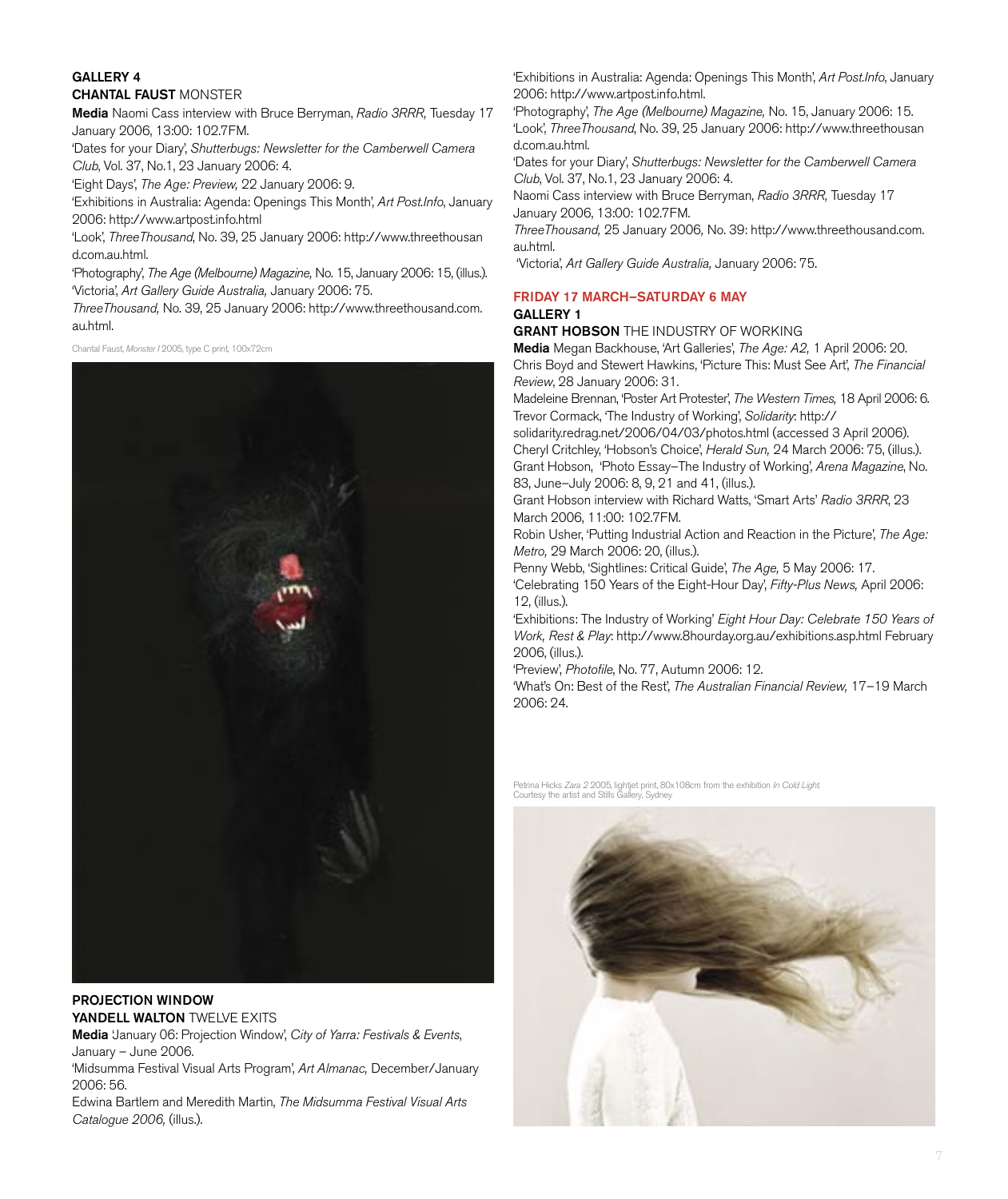

2006 Kodak Salon, installation view

#### GALLERY 2

NARINDA REEDERS WHITE COLLAR UNDONE

Media Megan Backhouse, 'Show Time'. The Age: The Games: The Essential Guide: XVIII Commonwealth Games, March 2006: 43.

Simon Castles, 'Senses Working Overtime', The Sunday Age: Preview, 19 February 2006: 22–23, (illus.).

Jeff Khan interview with Richard Watts, 'Smart Arts' Radio 3RRR, 13 April 2006, 11:30: 102.7FM.

Narinda Reeders interview, PBS, Sunday 2 April 2006, 19:00: 106.7FM. Narinda Reeders interview with Red Symons, 'Breakfast Show', ABC Melbourne Radio, Friday, 3 March 2006: 774AM.

Narinda Reeders interview with Sally Nolan, Radio National, 5 April 2006, 12:00: 621AM.

Tessa Virgiotis, 'If You Do One Thing: Office Exposé'. The Age: Metro, 29 March 2006: 18, (illus.).

'Celebrating 150 Years of the Eight-Hour Day', Fifty-Plus News, April 2006: 12. 'Does your parachute work?', Oyster Magazine, No. 63, April/May 2006: 11, (illus.). 'What's On: Best of the Rest', The Australian Financial Review, 17–19 March 2006: 24.

 'White Collar Undone', Next Wave: 2006 Next Wave Festival 15 March–2 April (Next Wave catalogue): 31, (illus.).

Artlook: A report on the state of the arts in Victoria, Arts Victoria, Southbank, March 2007: 28, (illus.).

#### GALLERY 3

IN COLD LIGHT CURATED BY MELISSA KEYS ARTISTS MARK ADAMS, DONNA BAILEY, RYSZARD DABEK, PETRINA HICKS, REBECCA ANN HOBBS, ALEX JAMES, ANNE NOBLE, IZABELA PLUTA

**Media** Lisa Gipton, 'Sight Caught in Grainy Hues and Icy Details', The Age:

Metro: Reviews, 6 April 2006: 20, (illus.).

Simon Gregg, 'Melburnin', Trouble, April 2006: 58, (illus.).

Jeff Khan interview with Richard Watts, 'Smart Arts' Radio 3RRR, 13 April 2006, 11:30: 102.7FM.

'10 things to do', The Age: Good Weekend, 22 April 2006: 27.

'Celebrating 150 Years of the Eight-Hour Day', Fifty-Plus News, April 2006: 12. 'Gallery: On Show', Art & Australia, Vol. 43, No. 3, Autumn 2006: http://www. artsaustralia.com.html, (illus.).

'Spotlight Encore Applause', VCA News, No.1, 2006: 15.

Catalogue In Cold Light, text by Melissa Keys, 21 x 15cm catalogue, colour reproductions, 6 pp.

#### GALLERY 4

JARRAD KENNEDY THANK YOU, FRIENDS

Media 'Celebrating 150 Years of the Eight-Hour Day', Fifty-Plus News, April 2006: 12.

#### PROJECTION WINDOW FLEUR SUMMERS R+D

Media 'Celebrating 150 Years of the Eight-Hour Day', Fifty-Plus News, April 2006: 12.

'March 06: Projection Window', City of Yarra: Festivals & Events, January– June 2006

### FRIDAY 19 MAY–SATURDAY 24 JUNE GALLERY 1

### SIMON OBARZANEK 80/137 FACES

Media '(May)', The Age (Melbourne) Magazine, No.19, May 2006: 24, (illus.). 'Look', Three Thousand, No. 59, 14 June 2006: http://www.threethousand.c om.au.html (accessed 14 June 2006), (illus.).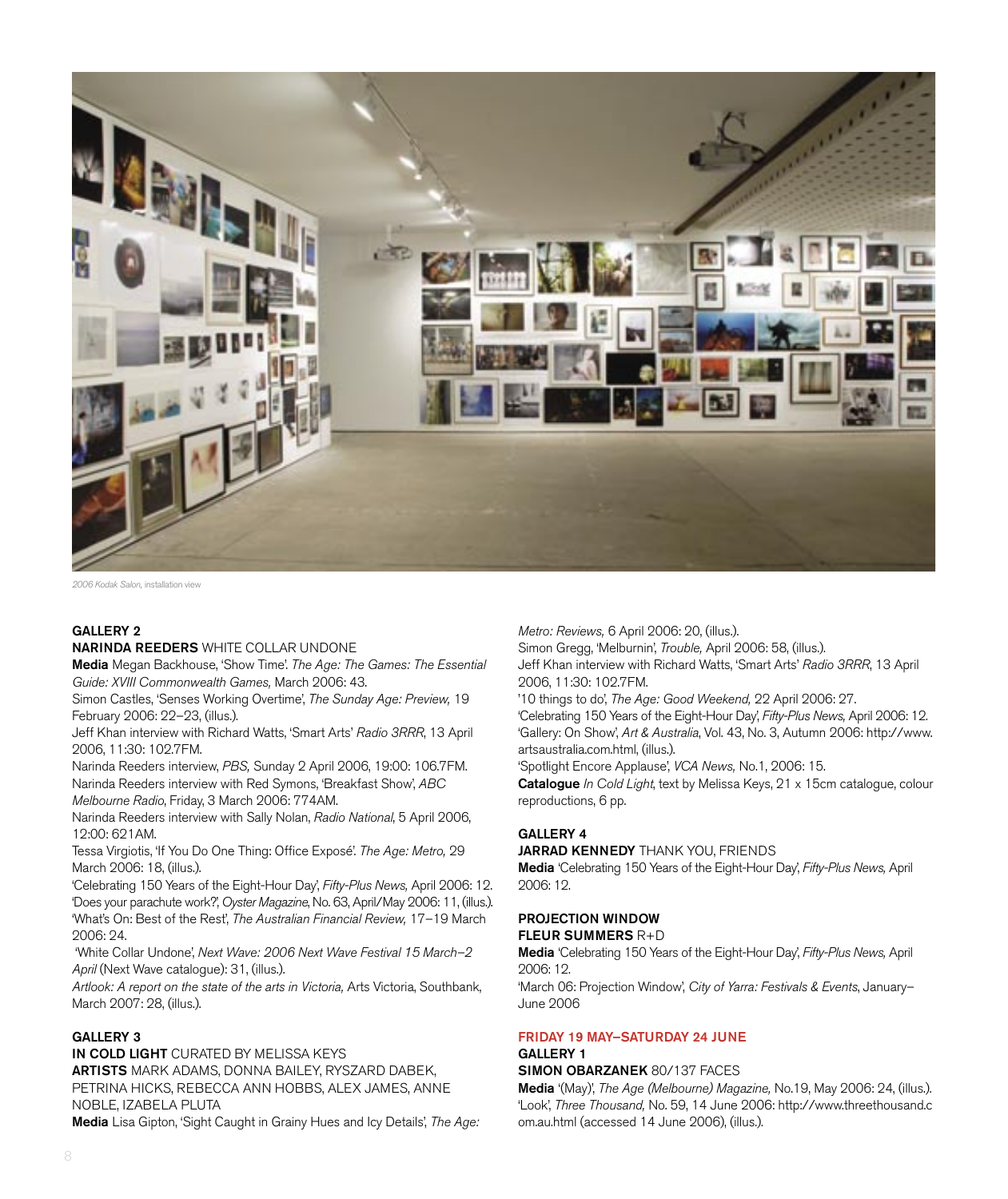'Preview', Photofile, Autumn 2006, No. 77: 12, (illus.). Simon Obarzanek interview with Richard Watts, 'Smartarts', Radio 3RRR, 25 May 2006, 11:00: 102.7FM. 'Victoria', Art Gallery Guide Australia, May/June 2006: 85, (illus.). 'Fitzroy', Trouble, June 2006: 48.

#### GALLERY 2 & 3 KODAK SALON

Media Rebecca Chew interview with Richard Watts, 'Smartarts', Radio 3RRR, 25 May 2006, 11.00am: 102.7FM. Cassie May, 'Saturday Night's Alright', Trouble, June 2006: 4, (illus.). 'Fitzroy', Trouble, June 2006: 48. 'Submissions and Competitions', Newsletter: Australian Centre for Photography, April 2006. 'Victoria', Art Gallery Guide Australia, May/June 2006: 85. Art Almanac, April 2006: 97, (advertisement). Art Monthly Australia, 'Artnotes: Victoria', no. 190, June 2006: 49, (illus.). Photofile, No.77, Autumn 2006: 76, (advertisement).

Catalogue 2006 Kodak Salon, 20 x 20 cm catalogue, black and white reproductions, 8 pp.

### GALLERY 4

CHRISTOPHER KöLLER MIZUNO D301

Media Richard Watts, 'Smartarts', Radio 3RRR, 25 May 2006, 11:00: 102.7FM. 'Fitzroy', Trouble, June 2006: 48. 'Victoria', Art Gallery Guide Australia, May/June 2006: 85.

#### PROJECTION WINDOW

#### KIM DONALDSON KEEP CLEAR

Media Richard Watts, 'Smartarts', Radio 3RRR, 25 May 2006, 11:00: 102.7FM. 'May 06: Projection Window', City of Yarra: Festivals & Events, January–June 2006. 'Fitzroy', Trouble, June 2006: 48.

'Projection Window', Art Gallery Guide Australia, May/June 2006: 101, (illus.). 'Victoria', Art Gallery Guide Australia, May/June 2006: 85.

### 7 JULY–26 AUGUST

DEREK HENDERSON Home sweet boring home such a double edge sword wonderful intimate work thanks a lot Derek cheers

Derek Henderson *Raukokore, State Highway 35, East Cape, 11.10am, 2nd April 2004* 2004, type C<br>print, 56x71cm. Courtesy the artist and Paul McNamara Gallery, New Zealand



# FRIDAY 7 JULY–SATURDAY 26 AUGUST

### GALLERY 1

DEREK HENDERSON THE TERRIBLE BOREDOM OF PARADISE Media 'Boredom & paradise', NZ Life & Leisure, July/August 2006: 62, (illus). 'Desire, Discover, Do', Melbourne Leader, July 2006: 20. 'Fitzroy', Trouble, July 2006: 8. 'Preview', Photofile, No. 77, Autumn 2006: 12. Book The Terrible Boredom of Paradise, texts by Magda Keaney and Hanna Scott, 28 x 34 cm book, colour reproductions, 132 pp.

GALLERY 2

JULIE DAVIES A STUDY OF THE INSIGNIFICANT

Media 'Desire, Discover, Do', Melbourne Leader, July 2006: 20. 'Fitzroy', Trouble, July 2006: 8.

### GALLERY 3

GUY BEN-NER SELECTED VIDEO WORKS 1999–2004

Media Megan Backhouse, 'Art Galleries', The Age: A2, 22 July 2006: 19. 'Desire, Discover, Do', Melbourne Leader, July 2006: 20. 'Fitzroy', Trouble, July 2006: 8.

Catalogue Guy Ben-Ner: Self-portrait as a family man, texts by Sergio Edelsztein and Tom Gunning, 22 x 18.5 cm catalogue, colour reproductions, 112 pp.

### GALLERY 4

#### DOMINIC REDFERN DRAMA

Media 'Desire, Discover, Do', Melbourne Leader, July 2006: 20. 'Fitzroy', Trouble, July 2006: 8.

#### PROJECTION WINDOW

KATE JUST THE ENTERTAINER Media 'Cultural Events Calendar', City of Yarra, 22 June 2006: http://www. yarracity.vic.gov.au.html 'Desire, Discover, Do', Melbourne Leader, July 2006: 20. 'Fitzroy', Trouble, July 2006: 8.

#### FRIDAY 1 SEPTEMBER–SATURDAY 2 SEPTEMBER CCP STELLAR FUNDRAISING AUCTION

Media Megan Backhouse, 'Mixed Media', The Age, 30 August 2006: 17. Naomi Cass interview with Richard Watts, 'Smartarts', Radio 3RRR, 31 August 2006, 9:15: 102.7FM. Antony Davies, 'Photography gets the right exposure', The Australian, 13 September 2006: 8. Annalisa Giudici, 'Eight Days', The Sunday Age, 27 August 2006: 5. Tessie Virgiotis, 'If You Do One Thing', The Age, 28 August 2006: 13, (illus.). 'Look', Three Thousand, No. 70, 14 June 2006: http://www.threethousand. com.au.html (accessed 14 June 2006), (illus.).

'New Exhibitions', The Age: EG, 8 September 2006. Catalogue Stellar Fundraising Auction, list of works, 29.7 x 21 cm leaflet, black and white reproductions, 9 pp.

#### FRIDAY 8 SEPTEMBER–SATURDAY 21 OCTOBER GALLERY 1

**BEVERLEY VEASEY NATURAL HISTORY** 

Media Megan Backhouse, 'Art Galleries', The Age: A2, 23 September 2006: 20. Antony Davies, 'Photography gets the right exposure', The Australian, 13 September 2006: 8. 'Fitzroy', Trouble, September 2006: 8. 'Fitzroy', Trouble, October 2006: 25.

'Melbourne', Art Almanac, October 2006: 72.

'Photo Feature: Natural History: Photographs by Beverley Veasey', Arena Magazine, No. 85, October–November 2006: 16–17, 37, 46 and 55, (illus.). Catalogue Natural History, text by Beverley Veasey, 21 x 15 cm, colour reproductions, 8 pp.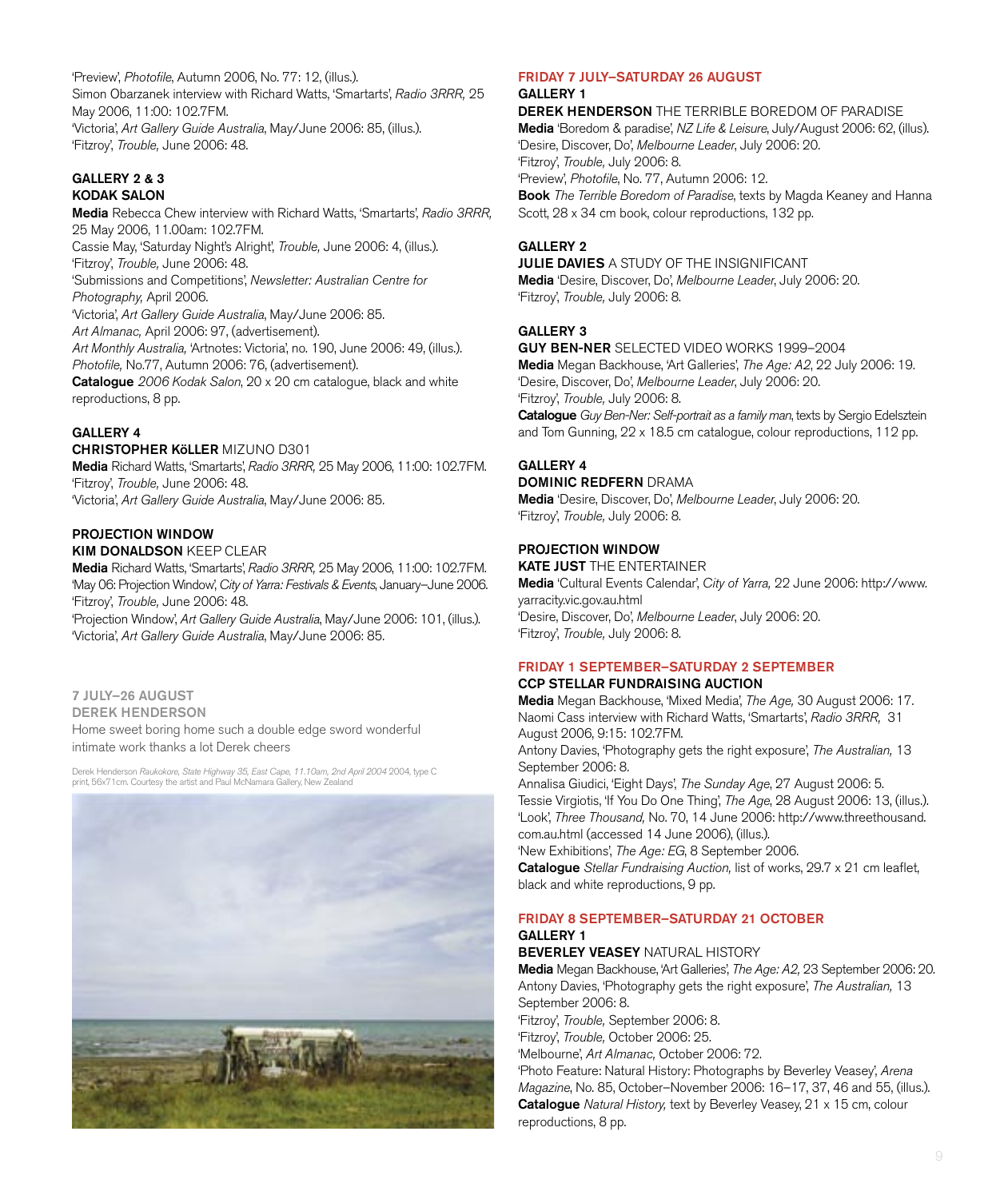

Gavin Hipkins, The Village 2002–06, inkjet vinyl prints, 300x105cm each, installation view. Photograph by Jessica Love

#### GALLERY 2

#### FAMILY RESEMBLANCE CURATED BY REBECCA CHEW TIM GRESHAM, RENEE SO, MICHELLE USSHER

Media Megan Backhouse, 'Family Resemblance', The Age (melbourne) Magazine, No. 23, September 2006:106, (illus.).

Antony Davies, 'Photography gets the right exposure', The Australian, 13 September 2006: 8.

'Fitzroy', Trouble, September 2006: 8.

'Fitzroy', Trouble, October 2006: 25.

'Melbourne', Art Almanac, October 2006: 72.

'September 2006', Craft Almanac, September 2006: http://

www.craftvic.asn.au/craftalmanac/index.html (accessed 13 September 2006). Catalogue Family Resemblance, text by Rebecca Chew, 21 x 10 cm catalogue, colour reproductions, 6 pp.

#### GALLERY 3, 4 AND PROJECTION WINDOW RAPT! 20 CONTEMPORARY ARTISTS FROM JAPAN

Media Megan Backhouse, 'Japanese art, unexpected', The Age, 18 September 2006: 17, (illus.).

Kathy Bowlen, Stateline Victoria: ABC television, 15 September 2006, 19:30. Chris Boyd, 'Rapt in Japan: the art of the surface', The Weekend Australian Financial Review, September 2006: 32–33, (illus.).

Antony Davies, 'Photography gets the right exposure', The Australian, 13 September 2006: 8.

Stuart Koop interview with Jill Singer, 'Melbourne Morning Program', ABC Melbourne Radio, 15 September 2006, 11:40: 774AM.

Simon Maidment interview, 'Noise TV', Channel 31, Friday 3 November 2006, 23:30.

Robert Nelson, 'Japanese artists wish cruel world goodbye to enter the temple of low-tech', The Age, 11 October 2006: 21, (illus.).

Annika Priest, 'Desire, Discover, Do', Melbourne Leader, 13 September 2006: 21. Annika Priest, 'Desire, Discover, Do', Melbourne Leader, 27 September 2006: 16.

'art', The Age (melbourne) Magazine, no. 23, September 2006: 21, (illus.). 'Contemporary Japanese art comes to town', Fifty-Plus News, September 2006: 36, (illus.).

'Fitzroy', Trouble, September 2006: 8.

'Fitzroy', Trouble, October 2006: 25.

'Look', Three Thousand, No. 69, 23 August 2006: http:// www.threethousand.com.au (accessed 23 August 2006), (illus.).

'Melbourne', Art Almanac, October 2006: 72.

'On Show', The Sunday Age: M, 15 October 2006: 42, (illus.). 'Weekender: 10 things to do', The Age: Good Weekend, 16 September 2006: 15, (illus.).

Nichigo Press: Victorian Edition, Vol. 2, No. 23, October 2006: 13. Catalogues Rapt!: 20 Contemporary Artists from Japan, texts by Hirayoshi Yukihiro et al., 22 x 15 cm catalogue, colour reproductions, 246 pp. Rapt!: The Document, texts by Philp Brophy and Kathryn Hunyor, 22 x 15 cm catalogue, colour reproductions, 60 pp.

#### FRIDAY OCTOBER 27 – SATURDAY DECEMBER 16 GALLERY 1

# CHRISTIAN THOMPSON THE SIXTH MILE

Media Mary-Jane Daffy, 'Shot from the heart', The Melbourne Times, 29 November 2006: 31, (illus.).

Mary-Jane Daffy, 'Shot from the heart', City Weekly, 30 November 2006: 31, (illus.). Karra Rees interview with Lisa Dempster, 'Karra Rees, Curator, Centre for Contemporary Photography', Art-Search: http://www.art-serach.com.html (accessed November 2006).

Marianne Riphagen, 'Intersection in the screen pit', Real Time, No. 76, December 06–January 07: 54, (illus.).

'Fitzroy', Trouble, November 2006: 23.

'Five Exhibitions', Atre e Cultura Contemporanea, October 2006: http:// undo.net/cgi-bin/undo/pressrelease/fpressrelease.pl?id=1161781660&d ay= (accessed 26 October 2006).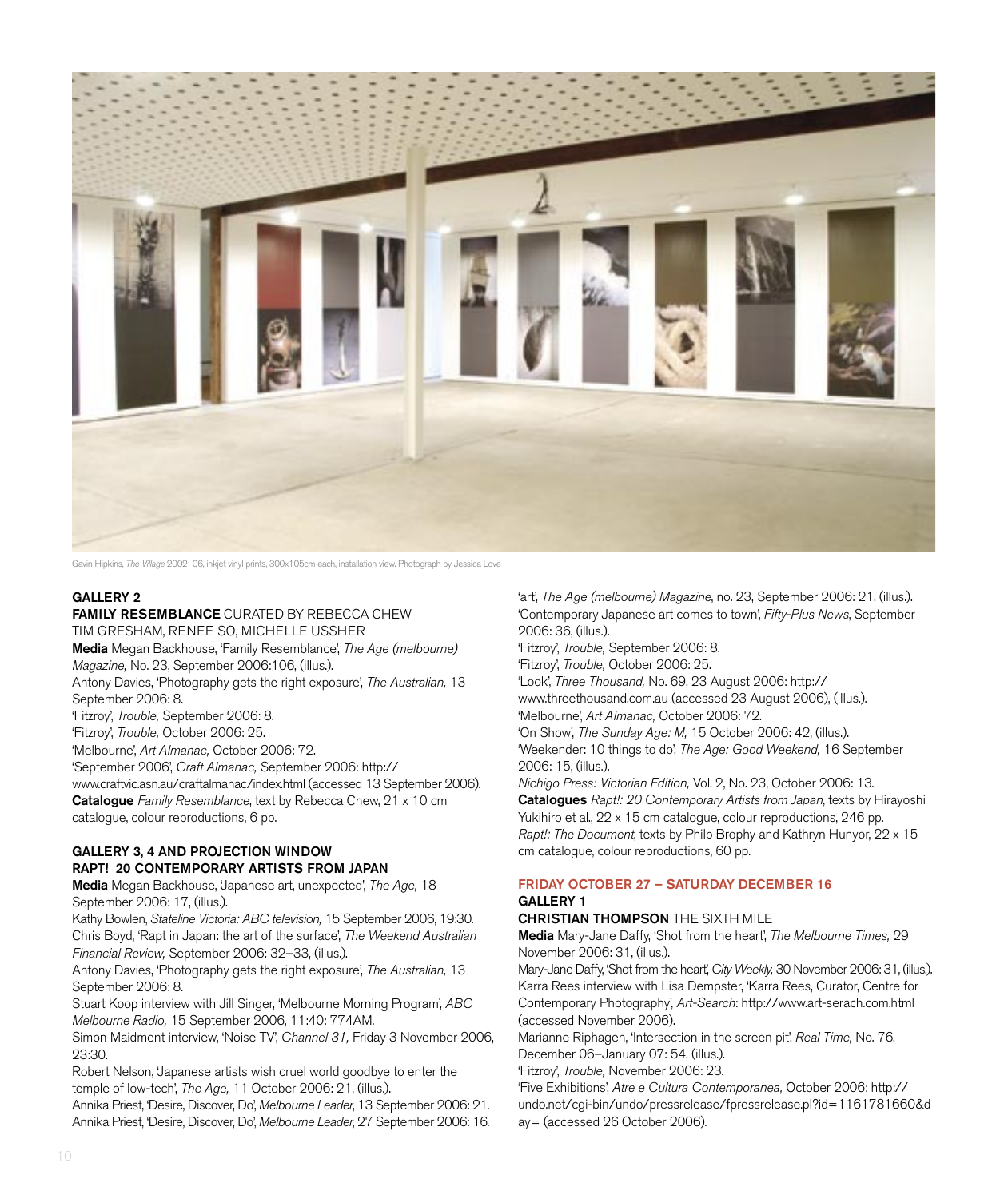What's On Melbourne', The Australian Financial Review, 8-10 December<br>0006:19 2006: 18.

### GALLERY 2

#### ROGER HANLEY FABLES & RECONSTRUCTIONS

Media Karra Rees interview with Lisa Dempster, 'Karra Rees, Curator, Centre for Contemporary Photography', Art-Search: http://www.art-serach.com.html (accessed November 2006).

'Colour Factory Winner', Australian Photography, December 2006: 17, (illus.). 'Five Exhibitions', Atre e Cultura Contemporanea, October 2006: http:// undo.net/cgi-bin/undo/pressrelease/fpressrelease.pl?id=1161781660&da

y= (accessed 26 October 2006).

'Fitzroy', Trouble, November 2006: 23.

Art Almanac, August 2006: 112, (advertisement). 'What's on', Metro News, July 2006: 17.

#### GALLERY 3

#### **GAVIN HIPKINS THE VILLAGE**

Media Maggie Finch, 'The Village', Dazed & Confused, Vol. 1, No 2., 2007: 153. Karra Rees interview with Lisa Dempster, 'Karra Rees, Curator, Centre for Contemporary Photography', Art-Search: http://www.art-serach.com.html (accessed November 2006).

Rohan Trollope, Fiona Scott-Norman & Tim Richards, 'The weekend starts here: photography', The Age: EG, 8 December 2006: 3.

'Five Exhibitions', Atre e Cultura Contemporanea, October 2006: http:// undo.net/cgi-bin/undo/pressrelease/fpressrelease.pl?id=1161781660&da y= (accessed 26 October 2006).

'Fitzroy', Trouble, November 2006: 23.

'Previews', Photofile, No. 79, Summer 2007: 12, (illus.).

'What's On Melbourne', The Australian Financial Review, 8–10 December 2006: 18.

Arena Magazine, No. 86, December–January 2006–2007, cover illus. Catalogue The Village, text by Karra Rees, 21 x 15 cm catalogue, colour reproductions, 8 pp.

#### GALLERY 4

#### SIMRYN GILL 32 VOLUMES

Media Megan Backhouse, 'Art around the galleries', The Age: A2, 11 November 2006: 20, (illus.).

Karra Rees interview with Lisa Dempster, 'Karra Rees, Curator, Centre for Contemporary Photography', Art-Search: http://www.art-serach.com.html (accessed November 2006).

'Five Exhibitions', Atre e Cultura Contemporanea, October 2006: http:// undo.net/cgi-bin/undo/pressrelease/fpressrelease.pl?id=1161781660&da y= (accessed 26 October 2006).

'Fitzroy', Trouble, November 2006: 23.

'What's On Melbourne', The Australian Financial Review, 8–10 December 2006: 18.

Arena Magazine, no. 86, December 2006–January 2007, (illus.).

Catalogue 32 Volumes, text by Daniel Palmer, 21 x 15 cm catalogue, colour reproductions, 10 pp.

### PROJECTION WINDOW

#### DOROTA MYTYCH MUTATIS MUTANDIS

Media Karra Rees interview with Lisa Dempster, 'Karra Rees, Curator, Centre for Contemporary Photography', Art-Search: http://www.art-serach.com.html (accessed November 2006).

'Five Exhibitions', Atre e Cultura Contemporanea, October 2006: http:// undo.net/cgi-bin/undo/pressrelease/fpressrelease.pl?id=1161781660&da y= (accessed 26 October 2006).

'Fitzroy', Trouble, November 2006: 23.

'What's On Melbourne', The Australian Financial Review, 8–10 December 2006: 18.

The annual open-entry exhibition and competition, the Kodak Salon was the largest to date in 2006 with over 420 entrants from around the country; an impressive 20% increase on the previous year. In its fourteenth year, the Kodak Salon presents work from CCP members and the broader community, demonstrating an astonishing range of engagement with photography, including secondary and tertiary students, art students, camera club members, commercial photographers, artists and aligned professions (graphic design, architecture) and hobbyists. The Kodak Salon is an effective exhibition for developing literate audiences for CCP's broader exhibition program. Popular with school groups and the community, the Salon presents visitors to CCP a massive snapshot of where the camera is currently being pointed and what technologies are being used. The Salon continued to attract high attendances and secondary school visits with 5000 visitors attending over the five weeks. More than \$7171 worth of prizes were awarded in 14 categories from leaders in the photographic industry. The major prize from Kodak Professional for Excellence in Photomedia was awarded to Benjamin Lichtenstein. Other prize winners include James Geer, for the Patrick Corrigan Acquisitive Prize; David Russell for Kayell Best Inkjet Print; Christian Bumbarra Thompson for Manfrotto Best Portrait; Stephen Lightfoot for Bond Imaging Services Best Work on an Environmental Theme; Kate Moss for Excellence in Polaroid Work; Tricia van der Kuyp for the Polaroid People's Choice Award; Nat Thomas & Kristen Phillips for Aussie Commercial Video Rentals Best DVD/Video Work; Jeremy The for The Age Best Documentary Photograph; Karen Trist for Photographic Imaging College Excellence in the Use of Colour; Siri Hayes for Australian National University Best Use of Print Technology; Gavin Liddle for Omnus Framing Best Black and White Work; Clare Weeks for Lomo Australia Most Innovative Use of Photomedia; Shelly Tonkin for Lomo Australia Most Humourous Image; and Ali McCann for Australian Centre for Photography Most Emotionally Intense Image. The 2006 judges were Morry Schwartz, Publisher, Black Inc., The Monthly, Quarterly Essay, Chairman AFI; Lyndal Walker, Artist; and Naomi Cass, CCP Director.

2006 Kodak Salon opening. Photographs by Amanda De Simone

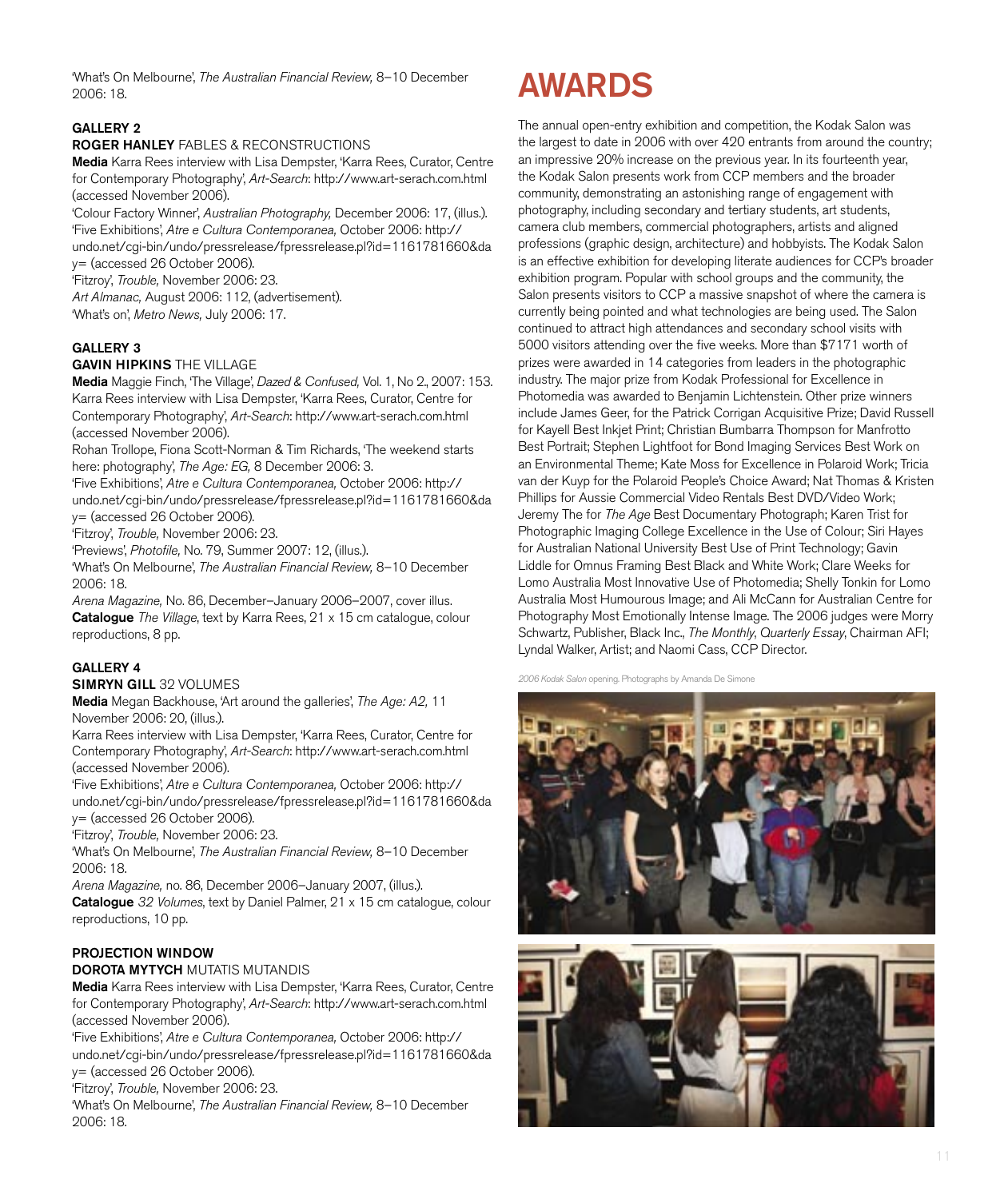An integral part of CCP's program is to provide opportunities for emerging photo-based artists through education, professional development and exhibition. As part of this commitment CCP presented the second Colour Factory Award in 2006; a national award for emerging photographers sponsored by Colour Factory, a leader in photographic printing. Awarded to an artist in the first five years of their practice, the winning artist is provided with type C exhibition prints (up to 1000mm x 760mm), consultation by Colour Factory and a solo exhibition in Gallery Three as part of CCP's annual exhibition program. Roger Hanley from New South Wales received the Award out of 63 entrants for his ongoing series Fables & Reconstructions. Judges for the 2006 Award were Rupert Myer AM, Chairman National Gallery of Australia and art collector; Darren Sylvester, Artist; and Phil Virgo, Director Colour Factory.

Roger Hanley fables & reconstructions #19 2004–06, type C print, 96x120cm



The third Nikon Imagebank Award was presented to Laki Sideris, for My Godparents in Queens, NYC 2004, from over 100 entries from CCP members. CCP Imagebank is an online gallery of members' images, enabling a broad, new audience to access their work, with 105,114 visits in 2006. With the generous support of Nikon, the winner received a D200 Nikon digital SLR camera. The 2006 judges were John Wallace, Nikon Australia, National Business Manager–Pro Markets; and Naomi Cass, CCP Director. Media 'Nikon CCP Imagebank Award', Australian Photography, December 2006: 17, (illus.).

Laki Sideris My Godparents in Queens, NYC 2004 (detail)



# TOURING PROGRAMS

### FOURTH LEICA/CCP DOCUMENTARY PHOTOGRAPHY EXHIBITION AND AWARD

FEBRUARY–APRIL

Featuring 15 contemporary Australian practitioners, the fourth biennial Leica/CCP Documentary Photography Exhibition and Award represented major national achievements attesting to the ongoing relevance and heterogeneity of the documentary genre. In 2006, the fourth Award completed its tour of the country to Shepparton Regional Art Gallery and Gippsland Art Gallery.

Catalogue Leica/CCP Documentary Photography Award, texts by Tessa Dwyer, Nikos Papastergiadis and artist statements, 14 x 14 cm catalogue, colour reproductions, 42 pp.

### FIFTH LEICA/CCP DOCUMENTARY PHOTOGRAPHY EXHIBITION AND AWARD

#### MAY–DECEMBER

The fifth biennial Leica/CCP Documentary Photography Exhibition and Award represented 17 contemporary Australian practitioners featuring a range of documentary work from intimate portraits to reportage. The 2006 tour commenced at the University of Technology Gallery in Sydney, proceeding to the Hawkesbury Regional Gallery, Orange Regional Gallery and the National Archives in Canberra. The tour continues until 2008. Catalogue 2005 Leica/CCP Documentary Photography Award, texts by Naomi Cass and Kyla McFarlane, 21 x 10 cm catalogue, colour reproductions, 23 pp.

#### 8 SEPTEMBER–21 OCTOBER RAPT! 20 CONTEMPORARY ARTISTS FROM JAPAN

Really nice cartoon, the drawings are amazing and the music goes perfectly with them. Well done! Cuilie (from France)

Rachel Osborne Infliction #3 2004, type C print, 45x30cm Finalist in the fifth Leica/CCP Documentary Photography Award

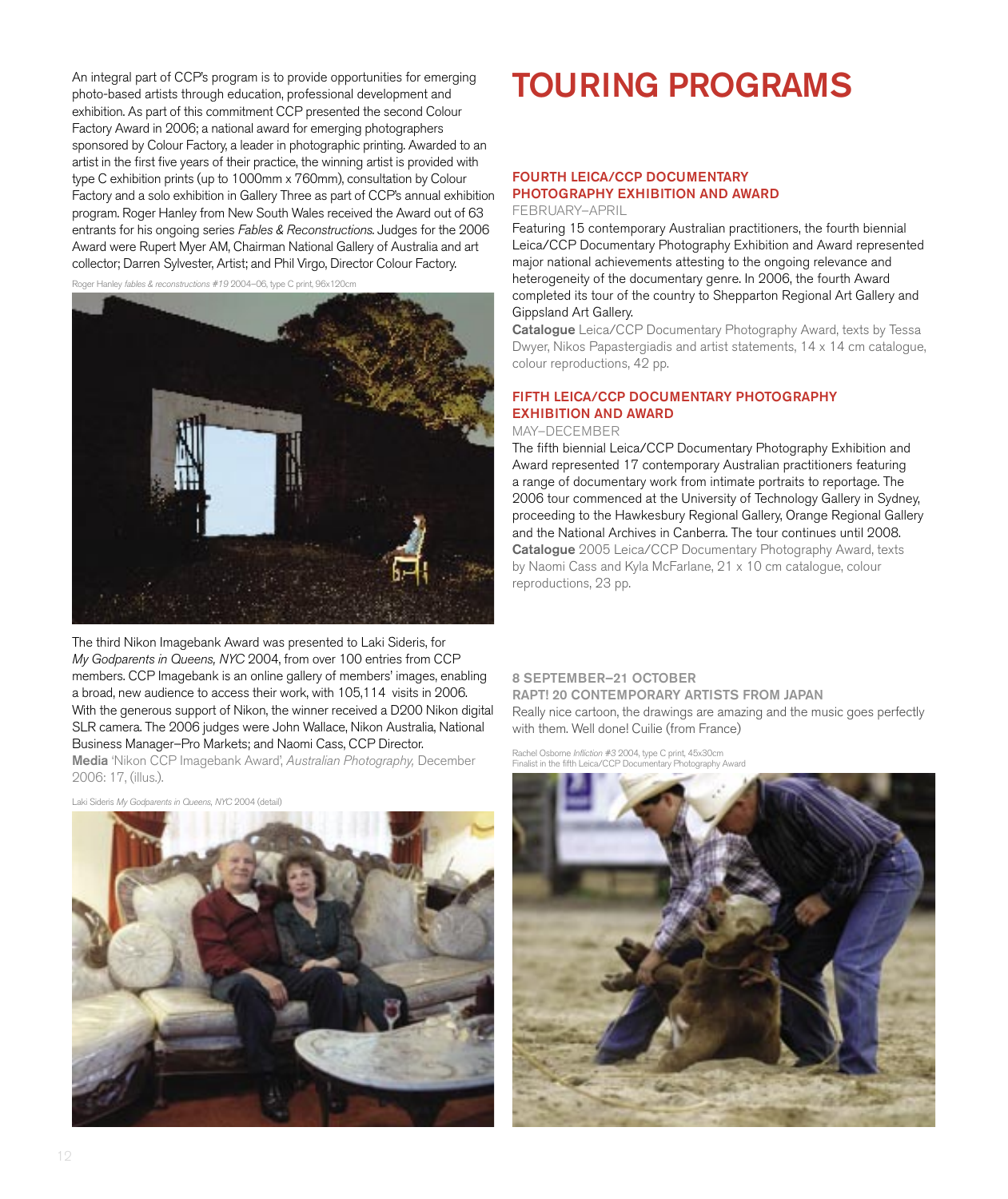# 2006 FREE LECTURE SERIES



, Miller Rope, Melbourne 1962 (printed 1972), gelatin silver pho 60.7x50.5cm, National Gallery of Victoria, Melbourne. Purchased through the Victorian Arts Board, 1972.

#### 1 DIALOGUE

#### WEDNESDAY 15 NOVEMBER 6.30PM SPATIAL AESTHETICS: A DIALOGUE BETWEEN NIKOS PAPASTERGIADIS AND PAUL CARTER

This dialogue between Nikos Papastergiadis and Paul Carter explored their shared interest in the complex patterns of cultural exchange and the diverse forms of social interaction that inform collaborative art practice. Structured around the themes of the everyday, cultural identity and place, their conversation traced the spatial aesthetics underwriting a variety of contemporary photo-media and performance projects.

This seminar also marked the launch of Nikos Papastergiadis' new book, Spatial Aesthetics: Art, Place and the Everyday (Rivers Oram Press).

Nikos Papastergiadis is Associate Professor at the University of Melbourne. He has written widely on migration, contemporary art and social theory. His books include Dialogues in the Diaspora, Modernity in Exile, The Turbulence of Migration, and most recently, Spatial Aesthetics: Art, Place and the Everyday. Paul Carter is Professorial Research Fellow in the Faculty of Architecture, Building and Planning, the University of Melbourne. His books include The Road to Botany Bay, The Lie of the Land, Repressed Spaces, and most recently, Material Thinking.

#### 2 CONVERSATION

#### POSTPONED WEDNESDAY 22 NOVEMBER 6.30PM WOLFGANG SIEVERS AO IN CONVERSATION WITH JULIAN BURNSIDE QC

A wide ranging discussion focussing upon Sievers' extraordinary life as a photographer and activist was postponed due to ill health.

Born in Berlin in 1913, Wolfgang Sievers AO trained and then taught at the Contempora School for Applied Arts, an off-shoot of the Bauhaus school, later closed down by the Nazis. Sievers' mother was a Jewish writer and educator. His architectural photographs were first published in his father's art historical books on German architecture. In 1938 Sievers was called up as an aerial photographer to the Nazi Luftwaffe and managed to escape to England, and then Australia. During World War 2 he served four years in the Australian Army and in 1946 re-opened his own studio in central Melbourne. In the 1950s Sievers was commissioned by the then Department of Overseas Trade to develop Australia's image from a land of 'sheep and wool' to a sophisticated industrial and manufacturing nation. Specialising first in architectural photography, and later in industrial photography, Sievers is one of Australia's most important modernist photographers and our greatest industrial photographer.

Julian Burnside QC is actively involved in supporting the arts in Australia, in particular the visual arts and chamber music. He regularly commissions works by Australian composers, and collects contemporary paintings, photographs and sculpture.

Media Megan Backhouse, 'Sievers talk postponed', The Age, 22 November 2006: 20.

'Arts & About: Wolfgang Sievers in conversation with Julian Burnside', Fifty-Plus News, November 2006: 29.

#### 3 LECTURE

#### WEDNESDAY 29 NOVEMBER 6.30PM GENEALOGIES OF DIGITAL LIGHT PROFESSOR SEAN CUBITT PROGRAM DIRECTOR, CHAIR DEPARTMENT OF MEDIA & COMMUNICATIONS, THE UNIVERSITY OF MELBOURNE.

Digital cameras and processing software have clearly changed working practises of photographers, artists, designers and hobbyists. A great deal of ink has been spilled over whether the resulting artform is or is not like photography. During this lecture Cubitt asked a slightly different question: what else is digital photography like? He took a look at other analog media forms that may appear in the histories of how light has been represented, reproduced, recorded and projected. Cubitt addressed whether these old media can teach us anything new about digital media, as they are or as they might turn out to be.

Sean Cubitt moved recently from Aotearoa New Zealand to join the Media & Communications Department, University of Melbourne. Cubitt has written on video art, film, digital culture and the art formerly known as new media. Recent publications include, The Cinema Effect (Massachusetts Institute of Technology Press 2004) and EcoMedia (Rodopi 2005). Cubitt is also coeditor of the forthcoming collection, How To Study The Event Movie—The Lord of the Rings—A Case Study (Manchester University Press).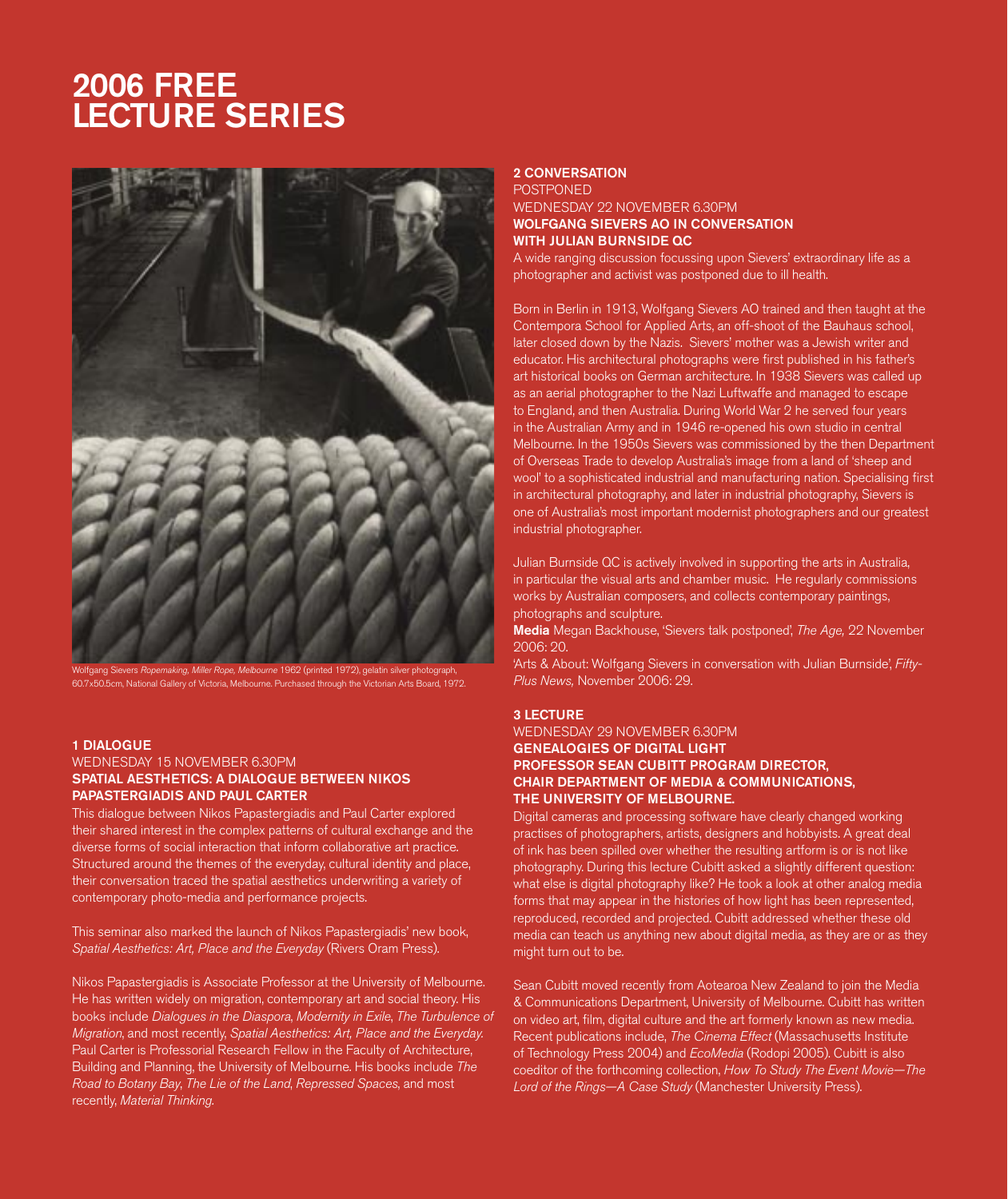# JOYCE EVANS HISTORY OF PHOTOGRAPHY SEMINARS

The Joyce Evans History of Photography Seminars, coordinated by Dr Daniel Palmer, were presented for the second time in 2006.

The 2006 Joyce Evans History of Photography Seminars were designed to offer insights into key themes in the history of photography. Befitting the context of an active exhibiting space, the emphasis was on changing ideas about the medium and how this has informed contemporary photo-based practice both in Australia and internationally. Seminar titles included:

#### THE CONCEPTION OF PHOTOGRAPHY

- The prehistory of photography before its public announcement in 1839 •
- Conception or invention? •
- Nineteenth century uses of photography (portraiture, colonialism, etc.)
- Notion of the photograph as an 'index'
- Roland Barthes' concepts of the 'punctum' and 'that-has-been' tense of photography •

#### PHOTOGRAPHY AND SURREALISM

- French Surrealism 1920–30s: Man Ray, Eugene Atget, Brassaï, Hans Bellmer, etc. •
- Freud's 'uncanny' and the surrealist 'marvellous' •
- Photography as 'automatic writing' and the 'optical unconscious' •
- The female body in Surrealism, and photography as a 'theatre of desire' The surrealist impulse in fashion photography. •

#### MODERNIST AUSTRALIAN PHOTOGRAPHY

Photography and modern Australia, from Pictorialism to Industry

- The influence of European 'new photography' in the interwar period
- Harold Cazneaux, Max Dupain, Olive Cotton, Wolfgang Sievers, David Moore •
- Case study of Max Dupain's Sunbaker 1937. •

#### DOCUMENTARY PHOTOGRAPHY: POLITICAL, EMOTIONAL, **CONCEPTUAL**

- The social origin of 'documentary' (Jacob Riis, Lewis Hine, Dorothea Lange,
- Walker Evans, etc.) and the emergence of the 'documentary style' The role of the picture magazines (Life, etc.) in the development of •
- photojournalism •
- World War 2, Henri Cartier-Bresson and Magnum Photoagency
- The postmodern critique of 'concerned photography' •
- Contemporary approaches, including the Leica/CCP Documentary •
- Photography Award

#### CONTEMPORARY AUSTRALIAN PHOTOGRAPHY

Development from the 1970s: from the personal is

- political to postmodern and beyond, viewed from a local and international perspective Photography as contemporary art, and photography in the
- art market: Bill Henson, Tracey Moffatt, Rosemary Laing, Patricia Piccinini, Anne Zahalka, Selina Ou, etc. Contemporary Indigenous photo-based art •
- The role of Australian Centre for Photography and CCP •
- The impact of digital imaging and photography 'post-photography'

The informative seminars were supported by a small reading guide, briefly introducing key theoretical points; each week combining a brief lecture presentation followed by an opportunity for discussion. The series of five seminars stimulated and challenged photographers, students, collectors and those with a passion for photography. The seminars were coordinated by Dr Daniel Palmer, Lecturer in the Theory Department of the Faculty of Art & Design at Monash University, and former Curator of Projects at the CCP. Daniel has taught the history and theory of photography at both Monash University and the University of Melbourne and is well known for his writing in the area of contemporary photographic practice and is regularly invited to speak on photography. He has twice edited Photofile, and is the editor of the book Photogenic: Essays/Photography/CCP 2000–2004. Media Antony Davies, 'Photography gets the right exposure', The Australian, 13 September 2006: 8.



•

•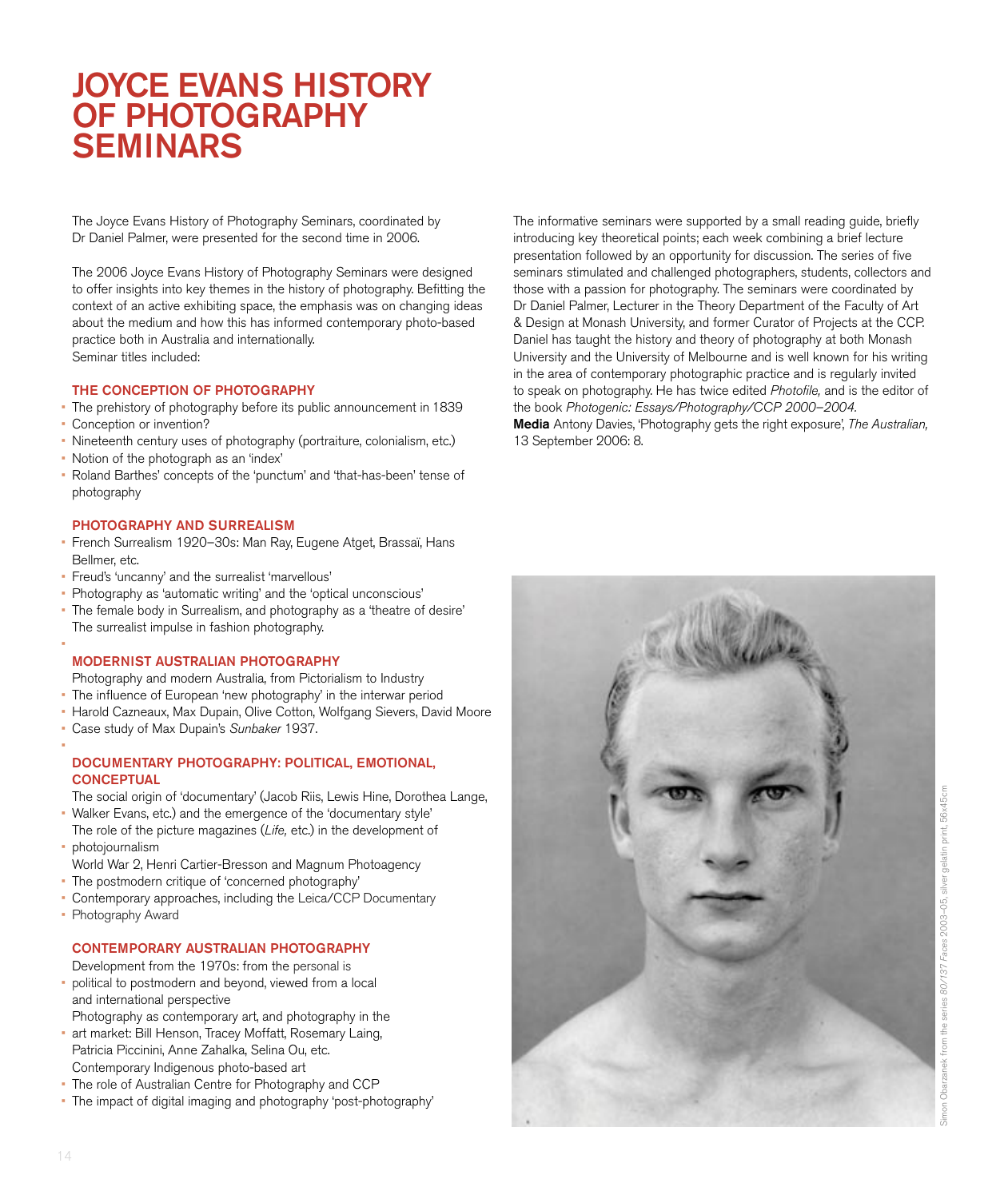# YOUTH PROGRAMS

In addition to the 43 school groups that attended CCP for either self guided tours or presentations by CCP staff, CCP also presented programs aimed at youth within the City of Yarra and those at risk. Whether taking photographs on a mobile phone, a disposable camera or a more elaborate device, photography is a lingua franca for young people. Photography is accessible, both to engage with (it is free to visit CCP) and more importantly to create, but only if the resources are available, if the environment is safe and encouraging and only if the pathway has been laid. Through these programs CCP hopes to lay the path for participants to increase their skills, expression and a sense of purpose.

#### ROTARY YOUTH ARTS PROJECT

Now in its second year, Rotary Youth Arts Project (RYAP) presented Play On Words an exhibition of photographs by Lyndal Cairns, TJ Cavenett, Greg Eliepa, Millie Huth, Max Milne and Charlie Cox-Woolnough with artists, Jessie Boylan and Jeana Bajic, in CCP's Visy Education Space from12–21 September. RYAP is a cooperative project between arts organisations within the City of Yarra, Dancehouse, Westside Circus and CCP. Young people living, studying or attending youth services in the City of Yarra were invited to participate in a photography workshop at the CCP.

Covering a wide range of topics from documentary photography to the urban environment, identity, politics and society, participants were given digital cameras for the duration of the course, introduced to Photoshop and provided with prints for the exhibition. Participants were also given visual diaries to keep detailed records during the 15 week project.

A selection of images by participants was projected during the performance miss/perception: spinning, tromping, snapping; a presentation of work by young people of RYAP 2006 from circus, dance and photography artforms, at Dancehouse on Tuesday 29 August 2006. Media 'Rotary Youth Arts Project: Play on Words–the Photographs', Melbourne Yarra Leader, 6 September 2006: 7. 'What's on in Yarra', The Yarra News, August 2006: 16.

#### OPEN FAMILY: IDENTITY UNCUT PROJECT

Identity Uncut was a project undertaken by Open Family Australia and CCP consisting in a 12 week photography course presented at CCP and the Fitzroy Learning Network by artist Tatjana Plitt. Participating in the course and exhibition were Craig Morse, Dan Wagner, Loki Vann, Matt Hamling, Nikola Sibincic, Tjanatja-Maree Cavenett and Tyron Dejong. As part of Open Family's Longest Night Appeal, Identity Uncut was presented at Citylights, Hosier Lane, Melbourne from 1 June – 13 July 2006. Tatjana Plitt worked closely with Open Family's Youth Bus team, Shannon Tyrer and Todd Jasper to present a relevant course for youth at risk.

Media 'Identity Uncut', Arts in the City, July 2006: 52, (illus.). 'Look', Three Thousand, No. 57, 31 May 2006: http://www.three thousand.com.html, (illus.).





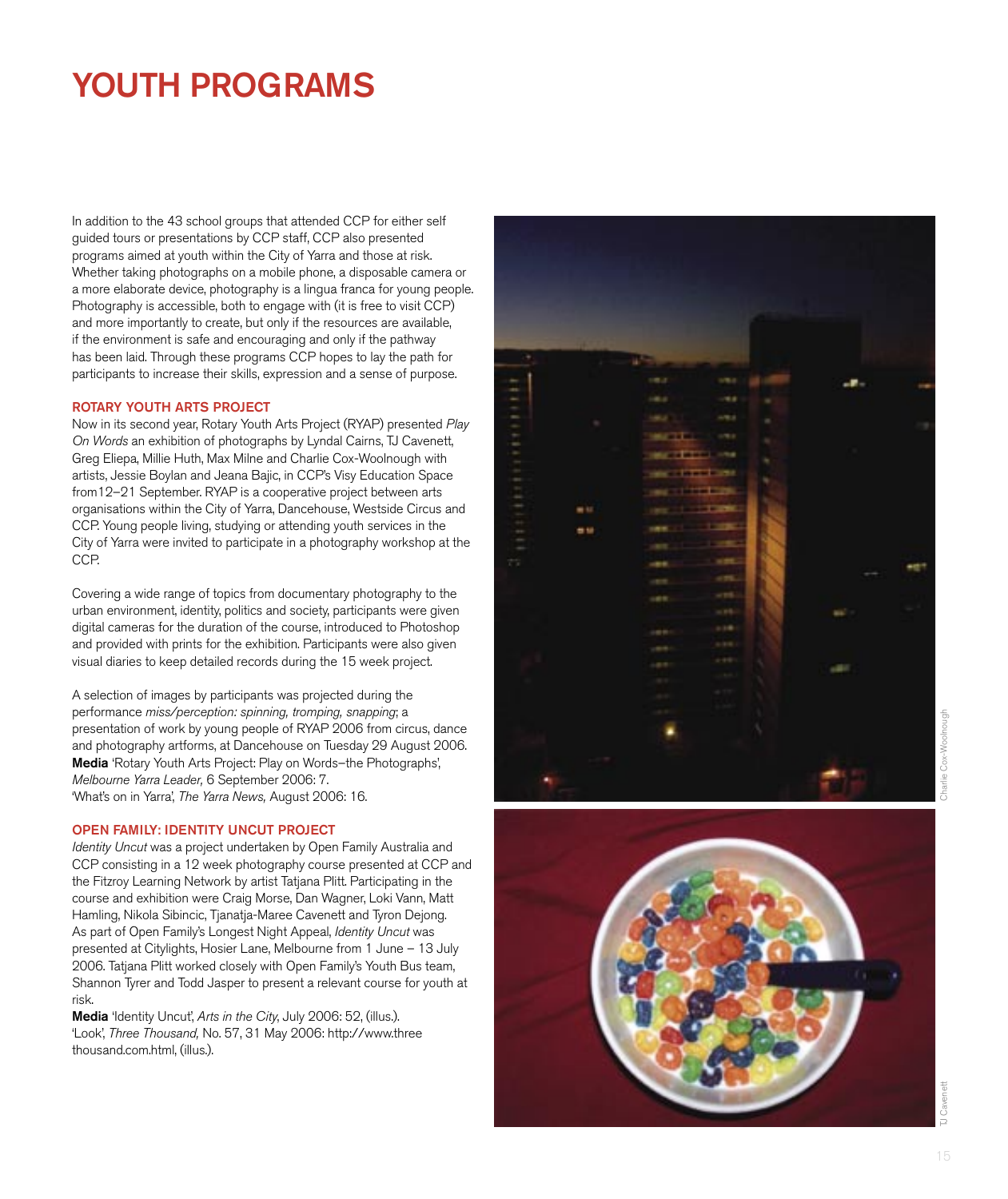# **WORKSHOPS**

#### WEEKEND WORKSHOPS WITH LES WALKLING

### INTRODUCTION TO DIGITAL IMAGING

25–26 FEBRUARY AND 1–2 JULY

This weekend workshop presented a comprehensive introduction to the principles and practice of digital imaging. It was specifically designed for photographers and artists relatively new to the world of digital imaging. Photographic analogies and practical examples demystified the digital process and provided a familiar interface between the new digital techniques and traditional artistic practice.

#### THE DIGITAL CAMERA

#### 11–12 MARCH AND 15–16 JULY

This weekend workshop presented an introduction to Digital SLR cameras in the field and studio. It was intended for those who are relatively new to digital photography and want a comprehensive introduction to working with digital cameras. A 'hands on' approach emphasised learning through experimentation, and practice through the creative application of in-camera controls.

### BEYOND BASIC PHOTOSHOP

#### 1–2 APRIL AND 29–30 JULY

This intermediate weekend workshop was designed for photographers and artists already proficient with basic applications of Photoshop™ who now wanted to significantly extend their skills and knowledge. It provided a detailed overview of Photoshop™ tools and techniques. Key concepts were developed with the aim of making them as accessible as possible through an emphasis on visual techniques.

#### COLOUR MANAGEMENT

#### 8–9 APRIL AND 12–13 AUGUST

This intermediate to advanced weekend workshop presented a logical and comprehensive approach to accurately managing colour in a digital environment. It answered questions such as: Why doesn't my print match my monitor? Why do colours look so different on different computers? What happens to my image when it is printed at a commercial lab? How can I correct these problems? How colour managed do I need to be? How do I setup a colour managed workflow? Can colour management save me time and money? The workshop helped to understand how to accurately control and manage colour, and the suitability of different colour management systems, strategies, software and hardware for your own needs.

#### THE DIGITAL FINE PRINT

#### 29–30 APRIL AND 26–27 AUGUST

This intermediate weekend workshop concentrated on printing digital files to the highest level of perfection. The finest analogue and digital imaging processes combined to produce prints of exquisite quality. It provided a comprehensive overview of the latest materials, techniques and artistic strategies in photographic printmaking.

#### DIGITAL CAPTURE

#### 13–14 MAY AND 9–10 SEPTEMBER

While digital cameras share many of the concerns of film technology, they also present a range of new problems. This intermediate workshop helped to understand these issues through a detailed investigation of capturing and processing camera RAW files. Different techniques and production strategies were compared and contrasted for advanced control of digital image quality.

### ADVANCED PHOTOSHOP™

#### 27–28 MAY AND 23–24 SEPTEMBER

This workshop showcased advanced Photoshop™ editing techniques, production strategies and creative (visual) problem solving. It aimed to facilitate the development and/or refinement of an integrated, sophisticated and inventive image editing workflow. The workshop was designed for professional photographers, artists and advanced amateurs who wanted to extend their appreciation, understanding, and imaginative applications of Photoshop™ to profoundly enhance their imaging outcomes.

#### DIGITAL WORKFLOW MANAGEMENT

#### 10–11 JUNE AND 14–15 OCTOBER

This intermediate workshop provided a critical overview of digital asset management, production strategies and creative workflows. It was designed for professional photographers, artists and advanced amateurs who seek to safely manage their digital files and processes for effective, reliable, efficient and quality production.

#### MAKE THE MOST OF YOUR DIGITAL CAMERA

#### WEDNESDAY 15, 22, 29 NOVEMBER 2–4PM

First presented in 2006 by Tatjana Plitt, Make The Most Of Your Digital Camera was a successful addition to the workshop program. Presented in the Visy Education Space, this workshop was designed to offer the general audience with assistance to take better photographs, using their own cameras. The brochure asked: 'Is your new digital camera sitting in the cupboard rather than being used', 'would you like some hands on assistance with your own camera, and learn to use the technology more effectively?' Consisting of three, two hour workshops, participants brought their own cameras and photographs which provided a springboard to improve and workshop their skills.

Media 'Make better pictures with your digital camera', Fifty-Plus News, November 2006: 29, (illus.).

Kate Just The Entertainer 2006, DVD, 2:01mins (video still)

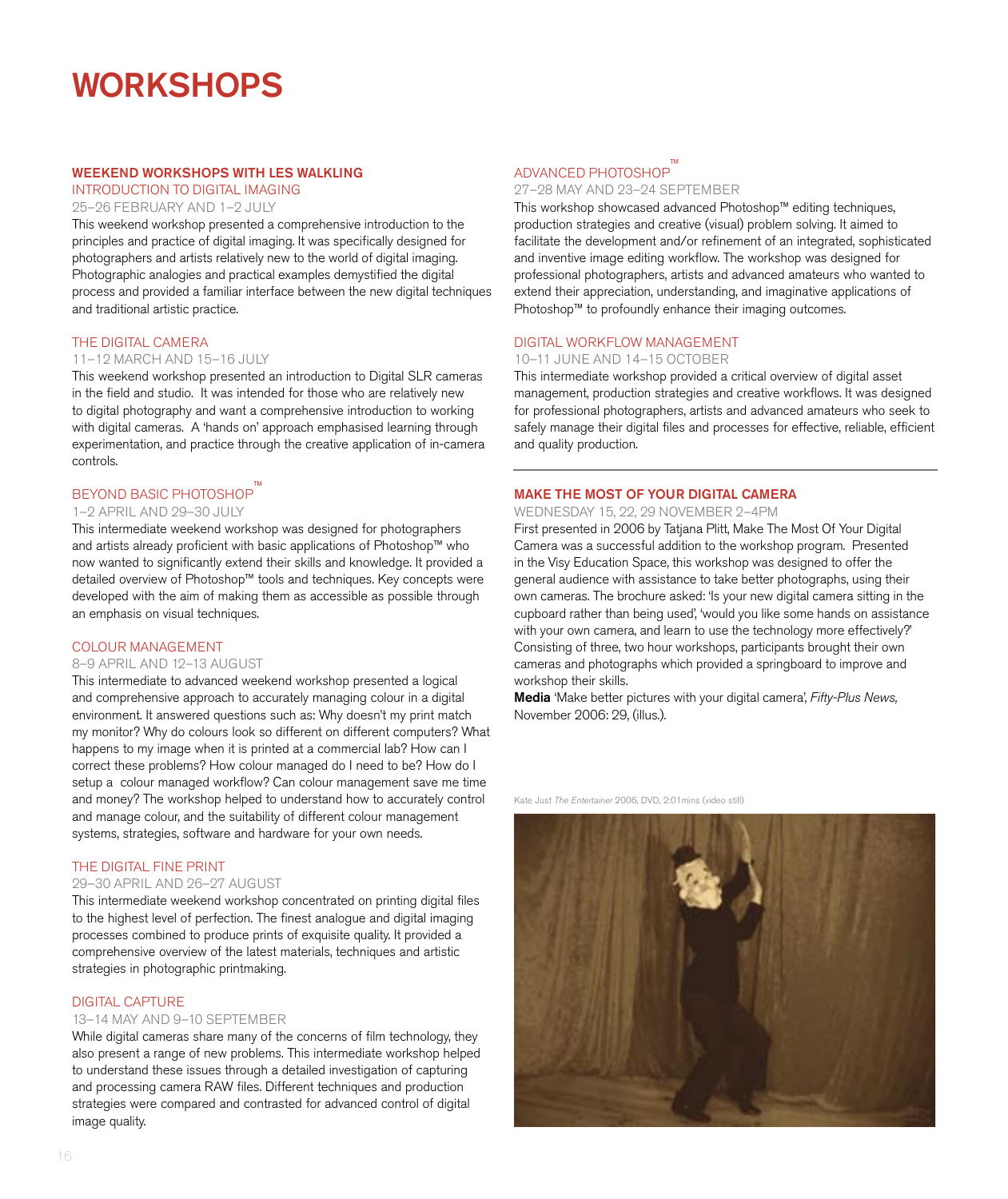# **WEBSITE**

Regularly updated, the CCP website had 105,114 visits and over 2.5 million hits in 2006, an increase of 12% from the previous year. Visitors to the website can download exhibition proposal forms, award application forms and Flash, enrol in courses, join the CCP and purchase books. CCP is gradually building the archive of past exhibitions and the public can view photographs uploaded by members at the Imagebank. The 2006 Nikon Imagebank Award was won by Laki Sideris for My Godparents in Queens, NYC, 2004. Judged by John Wallace, Nikon Australia, National Business Manager–Pro Markets and Naomi Cass, CCP Director, Sideris received a Nikon D200 Digital SLR camera valued at \$2,799.

27 SEPTEMBER–16 DECEMBER ROGER HANLEY/COLOUR FACTORY AWARD This work (especially Roger Hanley) is really impressive. I love the long exposure work, it's very bold and eye catching. Tom Philips

Simryn Gill from the series 32 Volumes 2006, books, dimensions variable



Grant Hobson Wage Adjustment 2006: Louis Dreyfus Abattoirs, Brooklyn 1993, photographic silk screen print, 150x100cm (detail)

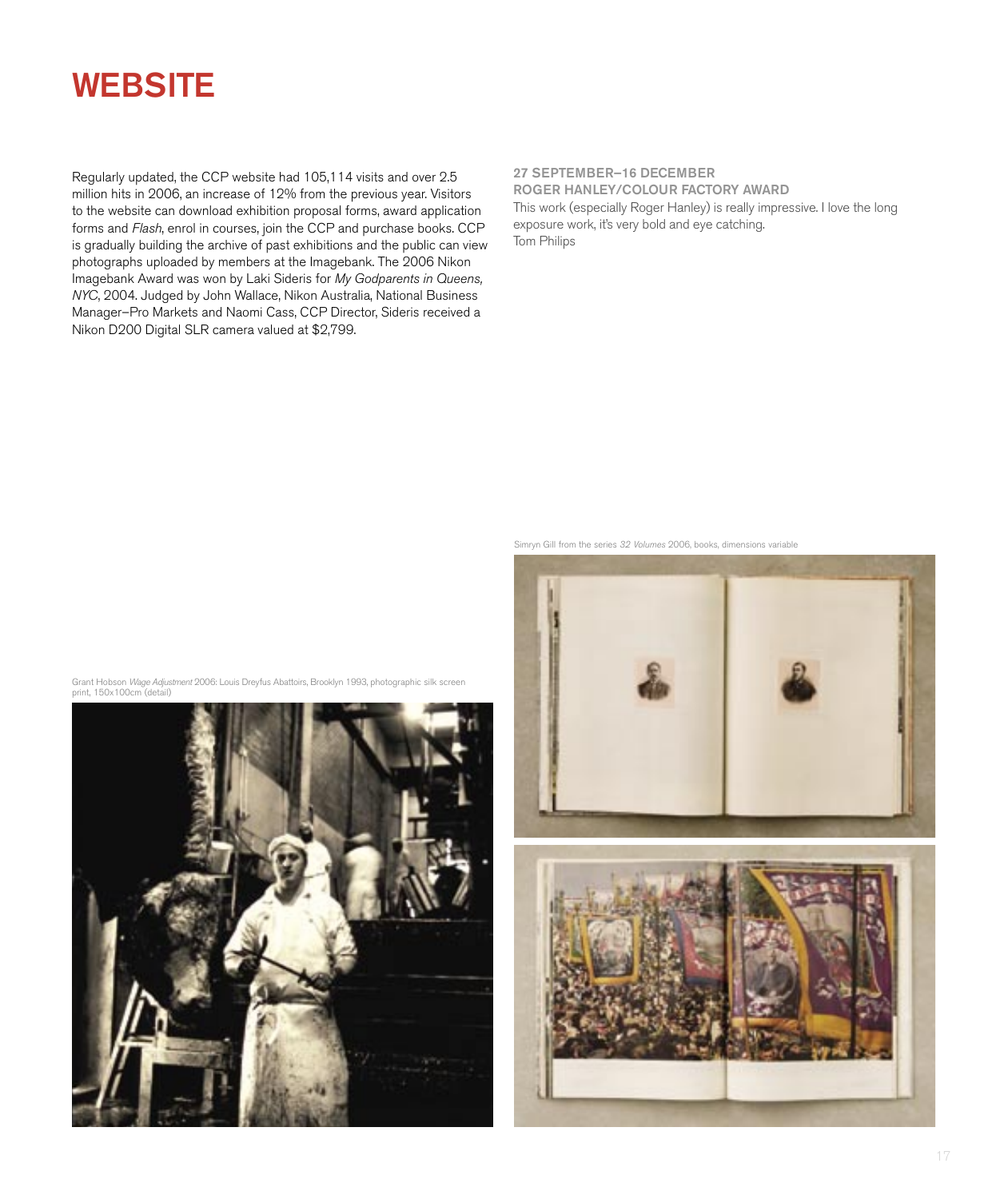# PERFORMANCE REVIEW ACTIVITIES REPORT

#### **EXHIBITIONS**

In 2006, CCP produced 32 exhibitions in total. Of these, 30 were presented on-site including eight public art presentations. Two touring projects were presented at four interstate venues and two Victorian venues.

Twenty-four of CCP's total exhibitions constituted solo projects, a further four were curated exhibitions and two were group exhibitions. Ten exhibitions were initiated or curated by CCP. Six exhibitions presented the work of international artists and nine exhibitions presented the work of interstate artists.

In total 550 artists participated in the exhibition program and 31% of the exhibition program was presented in partnership with other organisations and or sponsors.

#### EDUCATION & PUBLIC PROGRAMS

For over 14 years, CCP has presented a unique education program that mixes practical instruction and theoretical debate.

In 2006, a total of 16 weekend workshops were offered by distinguished lecturer and artist Les Walkling over a two semester program, with the new Digital Camera and Digital Workflow Management workshops added to the curriculum. Enrolments remained static on the previous year. Feedback was positive with over 27% of participants enrolling for further courses after their first workshop.

A new pilot workshop with RMIT Media Arts graduate Tatjana Plitt, was presented in 2006. Entitled 'Make the Most of Your Digital Camera', this new program was aimed at people new to digital cameras who use them for art practice and/or leisure and family photography. Thirteen students enrolled in the program and the feedback from the evaluation forms was uniformly positive.

CCP presented the second Joyce Evans History of Photography seminar series in 2006. Supported by Joyce Evans and presented by Dr Daniel Palmer, Lecturer, Department of Theory, Faculty of Art & Design, Monash University, the program added depth to the CCP education program by offering attendees a basic yet comprehensive introduction to the history of photography practice and theory from 1839 to now. Feedback from the evaluation forms described the lectures as engaging and inspirational. The feedback indicated that the participants were very keen to learn more about art photography and theory out of general interest and to compliment an existing art practice.

Coordinated by CCP Director Naomi Cass, the annual lecture series included a dialogue on Spatial Aesthetics between Nikos Papastergiadis, Associate Professor at the University of Melbourne and Paul Carter, Professorial Research Fellow in the Faculty of Architecture, Building and Planning, the University of Melbourne and a lecture on Digital Light by Prof. Sean Cubitt, Program Director, Chair, Department of Media and Communications, University of Melbourne. A highly anticipated conversation planned between one of Australia's most important modernist photographers, Wolfgang Sievers AO and prominent Queen's Council, Julian Burnside, was postponed due to illness.

In 2006 CCP presented two photography workshops for youth. As part of the Rotary Youth Arts Project CCP presented a photography workshop

for youth in the City of Yarra. Six participants met over a 15 week period, learning camera and capturing skills, with a wide range of topics covered from documentary photography to the urban environment, identity, politics and society. At the end of the program the students held an exhibition of their work in Visy Education Space. The workshops were presented by artists Jeana Bajic and Jessie Boylan and supported by Rotary and the City of Yarra. Assistance was also provided by Lab X, Kodak Professional, Joel Harris Office Supplies, Fitzroy Learning Newtork, Mollo, Realestate.com and Crumpler.

Working with Open Family Australia, CCP presented a second workshop program for youth at risk. Ten participants attended 10 workshop sessions where they used digital cameras to create a series of work about themselves. The program resulted in the exhibition Identity Uncut, a selection of self-portraits presented at Citylights in Hosier Lane, Melbourne in June, as part of the Longest Night Appeal.

In 2006 CCP hosted two university interns, from Deakin University and the University of Melbourne. CCP supervised 128 intern hours in addition to regular volunteer hours. These interns assisted with a number of projects and the day-to-day running of the organisation. CCP aims to provide students with tangible benefits including industry and project experience, networking opportunities and general work experience, making a valuable contribution to the arts industry education and training.

CCP continued to present regular artist floortalks every Saturday following an exhibition opening. In 2006, 31 talks were presented with refreshments provided for visitors by Jasper Coffee. The talks generated lively discussions between the artists and the audience. They also provided a networking opportunity for the exhibiting artists, enabling them to respond to each other's work. Gallery staff presented floortalks to 43 secondary and tertiary school groups.

#### **PUBLISHING**

In 2006, CCP produced three, full-colour issues of Flash newsletter containing feature articles, reports, reviews and interviews. Contributing writers included members Elena Galmiberti, Natasha Newman and Warwick Reeder in a personal response to a photographic image; Kerrie-Dee Johns with a review of the exhibition Remote Control at the National Gallery of Victoria; Georgina Nebe on photoblogs; CCP Designer Darren Sylvester reporting on photomedia in New York; Kate MacNeil on recent changes to the law and photography in public places; Philip Brophy reporting on Simryn Gill's Station at the Singapore Biennale 2006; Maggie Finch reviewing Susan Bright's book Art Photography Now; an obituary by Christian Thompson on artist and poet Lisa Bellear; and interviews by CCP staff with artists from the 2006 program including Chantal Faust, Paul Knight, Renee So, Guy Ben-Ner, Gavin Hipkins and Simryn Gill.

Fourteen catalogues, postcards and posters were produced to accompany exhibitions for the 2006 program. These catalogues ranged in style from black and white to full colour publications. CCP also produced six full-colour exhibition invitations, promoting 29 exhibitions. CCP invitations include an image and text from each exhibition.

#### OTHER EVENTS

The CCP hosted a number of other events during the year including a lecture presented in association with Asialink by Harumi Niwa, Curator, Tokyo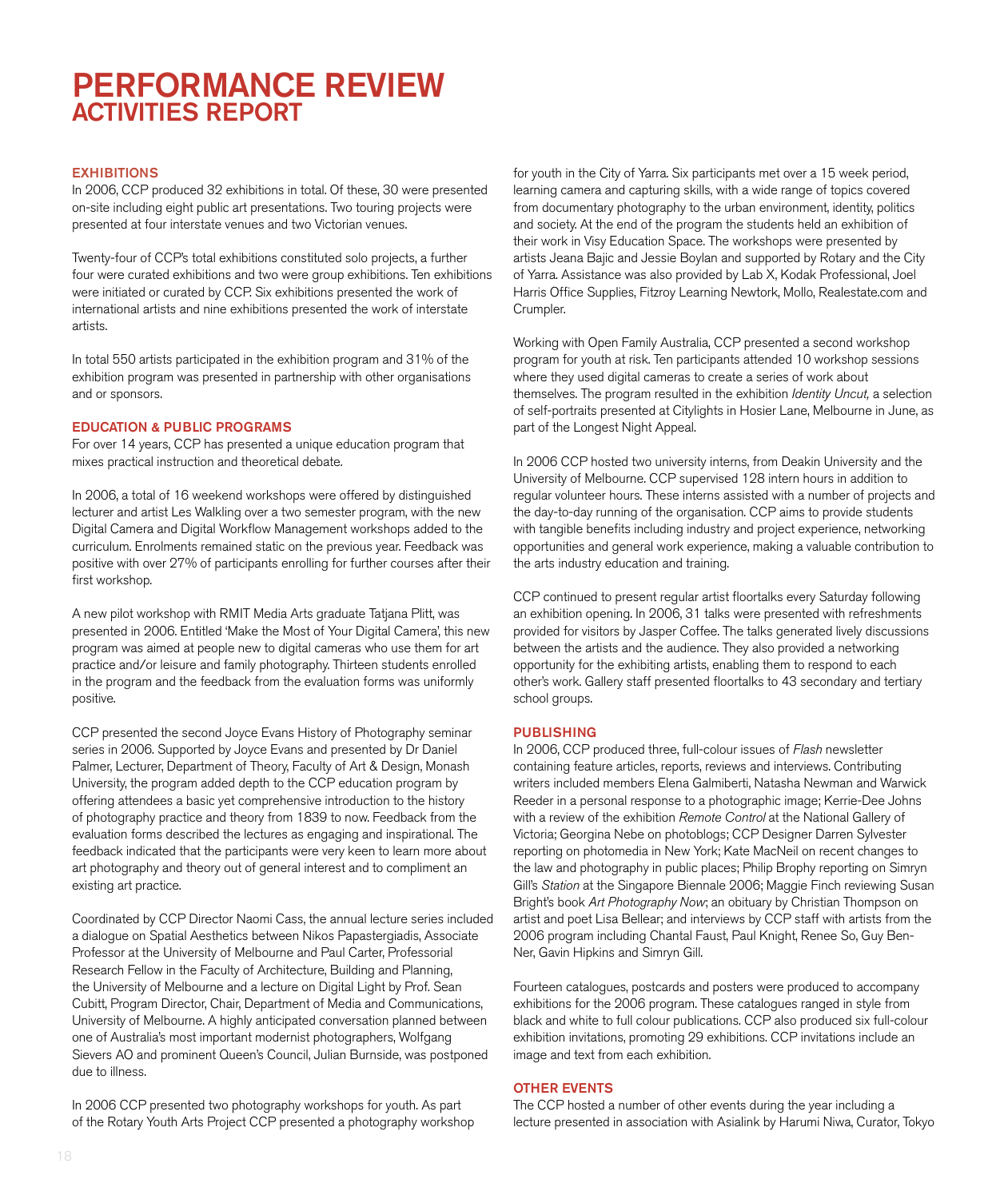

Tomoko Konoike mimio–Four Seasons 1999-2000, DVD, 6 mins, installation view. Photograph by Christian Capurro

Metropolitan Museum of Photography; artists' visits as part of the Rapt! 20 Contemporary Artists from Japan program; the Ghosts of Sound concert presented in association with the University of Melbourne; the Australian MADE (Muslim Adolescent Development and Education) exhibition and dinner for Harmony Day; and the Museums Australia Christmas party.

#### COMMUNITY ENGAGEMENT

CCP staff provided advice and expertise to a number of other organisations and events including recommending and sourcing artists for the Luther College Artist in Residency Program; launching the World Vision Auction and Gala; conferring for the photographic award of the International

Women's Development Agency; sourcing artists' images for publication in Arena Magazine; providing consultation to Art Melbourne 2006; providing consultation and selecting artists for the MIRVAC public art project; recommending artists to Caulfield Grammar for their Artist-In-Residence program; teaching for the Photography in Schools program for Hume City Council in Broadmeadows; consultation for the Deafness Foundation Charity Art Auction; recommending photographers for the Australian Exhibition at the 10<sup>th</sup> Architecture Biennale in Venice; assessment of NAVA grant applications; sourcing a teacher for the Grenadi School of Design; conferring for the Px3 award; conferring for the Warrandyte Youth Arts Award; conferring for the Smith Street Photo Prize; sourcing artists' images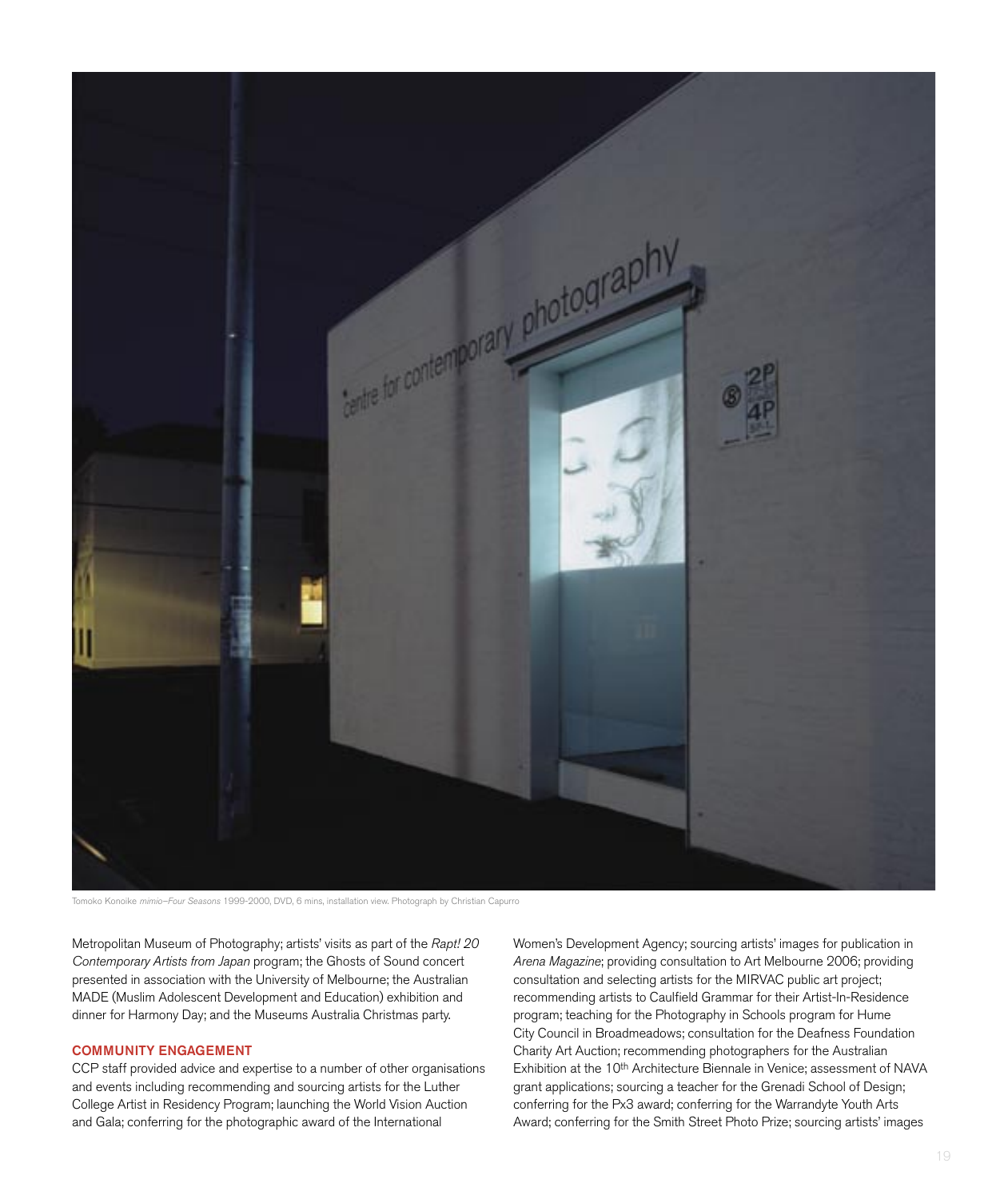

Debra Phillips Globe Puzzle 2004, giclee print, 80x100cm Yandell Valton Twelve Exits 2006, DVD, 4:04mins, (video still)

for publication in the Australian Human Rights Centre Faculty of Law Journal, The University of New South Wales; and conferring for Under the Coverslip: Imaging and Microscopy Competition at the University of Melbourne, Faculties of Medicine, Dentistry & Health Sciences; Science & Engineering.

#### MEMBERSHIPS

Memberships in 2006 decreased by approximately 3% from 650 to 630 after a 44% increase between 2004 and 2005. 36% of current members are concession, 62% are full, 1% are institutional and 1% are lifetime.

#### CCP BOOKS AND PRINTS

Opened in 2005 as part of the new CCP, CCP Books and Prints generated 5% of CCP's earned income in 2006. The book and print shop aims to expand the visitor experience at CCP and to generate additional income for CCP programs and participating artists. CCP Books and Prints offers a range of second-hand photomedia books supplied by Sainsbury's Books; selected new photomedia and artists' books; CCP publications; Lomo cameras; artists' cards; and limited edition prints by contemporary Australian artists. In 2006 artists included Donna Bailey (Vic), Paul Ferman (NSW), Denise Ferris (ACT), Janina Green (Vic) and Juha Tolonen (WA).

#### MEDIA & MARKETING

#### VISITOR SURVEY

In addition to CCP's programs, events and website, specific marketing activities in 2006 included a visitor survey conducted to learn more about CCP visitors and to receive feedback on CCP programs and services. The following information was gained from the survey:

• 69% of those surveyed were regular visitors, who on average visit CCP three times per annum and 26% of those surveyed visited seven or more times per annum;

• A large percentage of those surveyed described themselves as artists,

followed by 'general public', and the largest age range was between 25 and 35; • 52% of people surveyed knew about the CCP through word of mouth and visited to view a particular exhibition;

• While 78% described themselves as interested in purchasing photography books, only 48% knew about the bookstore, CCP Books and Prints;

- Of those surveyed, 17% were CCP members, while 60% thought CCP membership was good value;
- Members indicated that their membership was of value to them because of workshops, award exhibitions and other support;
- Members also indicated that membership could be improved through 'new workshop topics', 'increased opening hours' and 'more free stuff';
- 36% of visitors are members of other arts organisations such as the
- National Gallery of Victoria and a range of other visual arts organisations;
- Those surveyed hailed from 36 different postcodes in Australia, as well as New Zealand, USA and UK.

Comments ranged from, a desire to see 'more analogue work' exhibited and conversely, 'more conceptual work', 'more international photography' and more 'photojournalism', as well as more 'curated exhibitions'.

Respondents commented on how much they enjoyed the space; that CCP is 'doing a good job', presenting a 'well-balanced exhibition and lecture program'; that CCP was 'becoming more accessible'; and one commented that CCP is in an 'obscure location'.

When asked, respondents offered the following suggestions, 'bike stands at CCP entrance', 'a wider variety of workshops' on offer and for CCP to be 'open on Sundays'. We look forward to addressing all these suggestions in 2007, bar our location!

#### MEDIA COVERAGE

78% of all CCP exhibitions received media coverage in 2006 in excess of line listings. The quality of media coverage was good, comprising reviews, features and commentaries. Overall CCP received 91 reviews/features, 20 interviews, and over 92 listings. Of these, 71 appeared in daily newspapers,

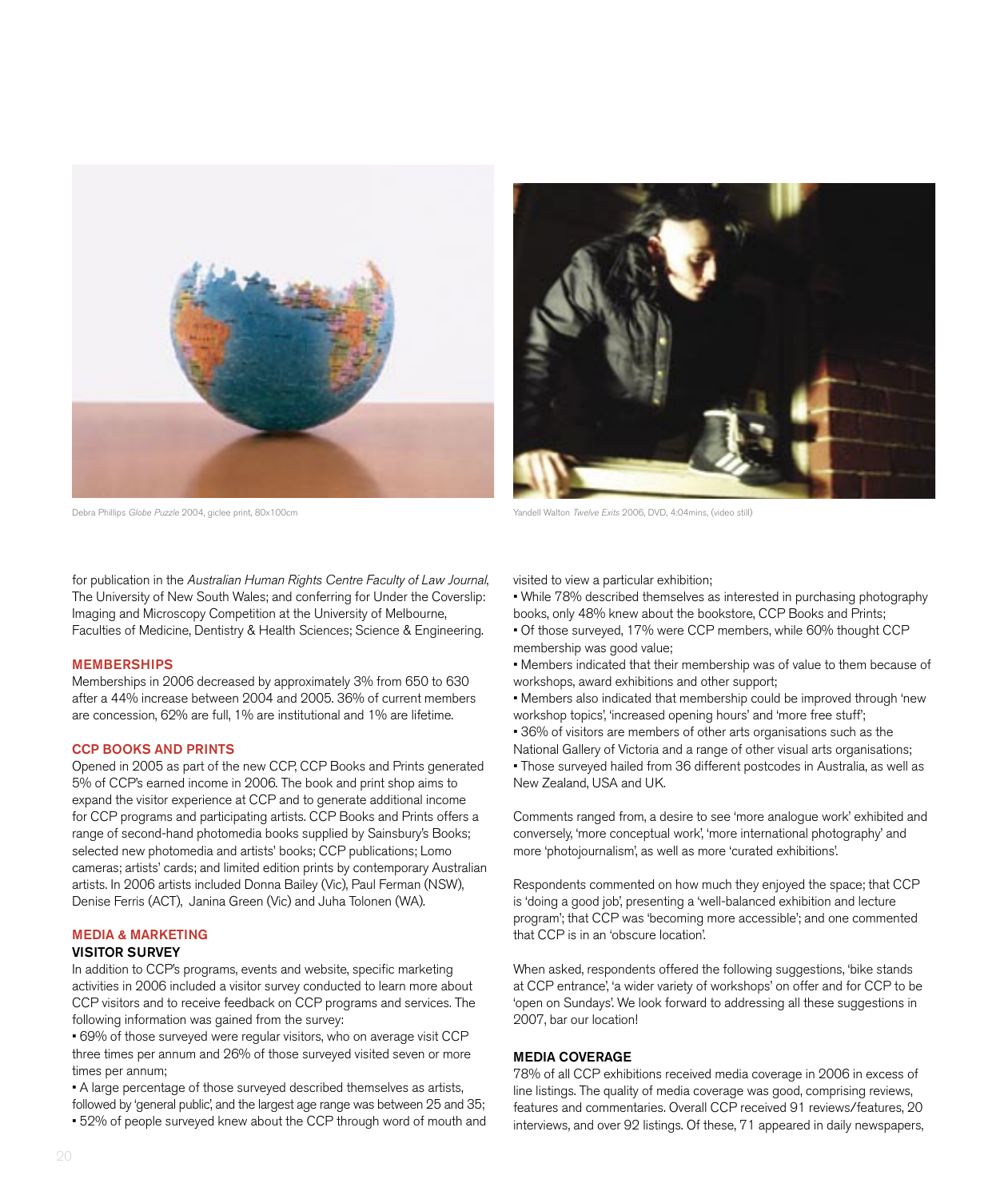

61 in magazines and art journals, 20 in local/street press and organisational newsletters, 35 in electronic media, 16 on radio and 2 on television.

#### GENERAL PRESS

'Jobs: Gallery Assistant', Arts Hub Australia: http://www.artshub.com.au.html, (accessed 21 April 2006).

'CCP announces an exclusive invitation for a CCP member', The Art Life, 8 May 2006.

'EG etc: Community Events', The Age: The Entertainment Guide, 30 June 2006: 15. 'Media Release: My Green Friday: a Short Film about the Colourful & Idiosyncratic World of Synaesthesia', screening at Australia Centre for the Moving Image, 19 February 2006.

'Milestones and achievements', Art Look: A Report on the State of the Arts in Victoria, Arts Victoria, Southbank, June 2006: 4, 24 and 36–37, (illus.).

'Rotary Youth Arts Project', Dancehouse, Winter 2006.

2006 Next Wave Festival poster, 15 March–2 April 2006.

A Creative Keepsake: A cultural map of Melbourne, Arts Victoria, Melbourne, 2006.

Artlook: A report on the state of the arts in Victoria, Arts Victoria, Southbank, March 2007: 28–29, (illus.).

Australian Art Collector, October–December 2006: 316.

Fitzroy Urban Grid Map, No. 3, Grid Urban Maps, 2006, (illus.).

Chris Boyd, 'Centre goes from shabby to chic', The Weekend Australian Financial Review: Perspective Review, 27–28 May 2006: 33, (illus.). Winsome Callister, 'Sean Godsell: A Journey with the Centre for

Contemporary Photography', Eyeline, No. 59, 2006: 19–21, (illus.).

Genevieve Greeves, 'Picturing the Old People', un Magazine, Autumn 2006 No. 7: 28.

Reuben Keehan, 'Photogenic', Photofile, No. 77, Autumn 2006: 79, (illus.). Kyla McFarlane, 'Illusions of levitation', Australian Book Review, No. 281, May 2006: 44, (illus.).

Fiona Oakes, 'Arts & Cultural Resources', Kingston Arts Directory, 2006–2007: 100. Daniel Palmer, 'Looking Back: Solo Shows', Frieze, January–February 2006: 120.



Julie Davies twenty second of september two thousand five 2002–05, inkiet print, 50x60cm (detail) Christian Thompson Father You Know I'm Not So Free 2006, DVD, sound, 2:30mins (video still) Courtesy the artist and Gabielle Pizzi Gallery, Melbourne

#### **ATTENDANCE**

The Centre recorded high audience figures in 2006; its first full year of operation since re-opening on George Street, Fitzroy. On-site attendances were recorded at 181,134, while touring contributed 6574 to the overall attendance figure.

| CCP curated/initiated exhibitions | 73,023  |
|-----------------------------------|---------|
| Other exhibitions                 | 108,111 |
| Off-site exhibitions              | 6574    |
| Other events                      | 405     |
| Total Exhibitions & Events        | 188,113 |
| Workshops                         | 541     |
| History seminars                  | 83      |
| Lectures/Presentations            | 227     |
| Youth programs                    | 364     |
| Artist Floortalks                 | 180     |
| Secondary and tertiary visits     | 845     |
| <b>Total Educational Programs</b> | 2353    |
| <b>Total Attendance</b>           | 190.466 |

# FINANCIAL REPORT

In 2006, turnover decreased by 12% due to the comparative increase of capital works fundraising in 2005, and likewise expenditure decreased by 4%. CCP generated an impressive 52% of its operating income in 2006 with earned income increasing by 3%. Organisational government funding remained static in 2006 however a strengthening grant for the small arts sector of \$25,000 from Arts Victoria was secured for the 2007 financial year. The 2006 surplus of \$19,626 will be used to off-set a budget deficit in 2007.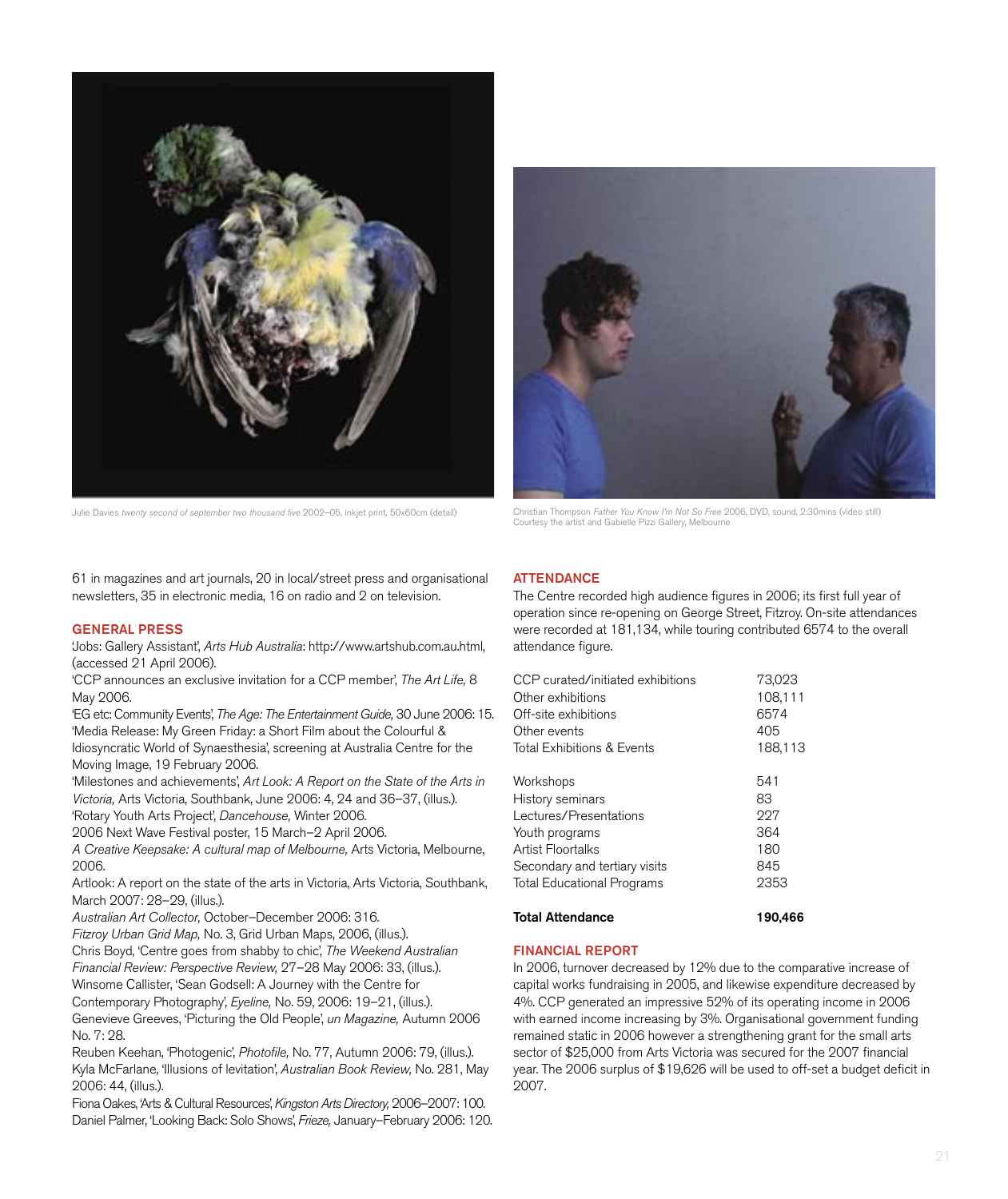19 MAY–24 JUNE SIMON OBARZANEK

These portraits have beautifully captured the poetic grotesqueness of the adolescent state. One of the most satisfying shows I have seen all year. Annita Koops

# FINANCIAL STATEMENTS

CENTRE FOR CONTEMPORARY PHOTOGRAPHY INC COMMITTEE'S REPORT

Your committee members submit the financial report of the Centre for Contemporary Photography Inc. for the financial year ended 31 December 2006.

#### COMMITTEE MEMBERS

The names of committee members throughout the year and at the date of this report are: Ross Millen, Chair; Sandra Bardas, Deputy Chair; Warwick Dick, Treasurer; Priscilla Mellado, Secretary; Gerry Costigan; Lyndal Jones; Stephen Nossal; Daniel Palmer; Margaret Riddle (co-opted); Claudia Terstappen; Clare Williamson.

#### PRINCIPLE ACTIVITIES

The principle activities of the association during the financial year were to support and develop contemporary photography through exhibitions, classes, publishing, seminars and advocacy.

#### SIGNIFICANT CHANGES

No significant change in the nature of these activities occurred during the year.

#### OPERATING RESULT

The profit from ordinary activities amounted to \$19,626. CCP is a notfor-profit, non-taxable entity. Signed in accordance with a resolution of Members of the Committee.

Warwick Dick, Treasurer Ross Millen, Chair

Warwich Diel

frum flitt\_

8 May 2007

#### INCOME STATEMENT FOR THE YEAR ENDED 31 DECEMBER 2006

|                                                                                                                                                                                            | 2006                                                                   | 2005                                                                   |  |
|--------------------------------------------------------------------------------------------------------------------------------------------------------------------------------------------|------------------------------------------------------------------------|------------------------------------------------------------------------|--|
| <b>INCOME</b>                                                                                                                                                                              | \$                                                                     | \$                                                                     |  |
| <b>EARNED INCOME</b><br>SPONSORSHIP & FUNDRAISING<br>ARTS VICTORIA GRANT<br>AUSTRALIA COUNCIL GRANT<br>VAC STRATEGY GRANT<br>OTHER GRANTS AND INCOME<br>TOTAL INCOME<br><b>EXPENDITURE</b> | 131,266<br>100,743<br>108,114<br>27,325<br>90,000<br>33,902<br>491,350 | 126,981<br>176,537<br>100,000<br>25,000<br>90,000<br>40,049<br>558,567 |  |
| <b>PREMISES</b><br>WAGES AND ON COSTS<br><b>ADMINISTRATION</b><br>PROGRAM<br>TOTAL EXPENDITURE<br>OPERATING SURPLUS<br>* INCLUDES CAPITAL WORKS FUNDRAISING                                | 67,474<br>227,018<br>91,669<br>85,563<br>471,724<br>19,626             | 63,619<br>231,576<br>101,726<br>95,712<br>492,633<br>65,934*           |  |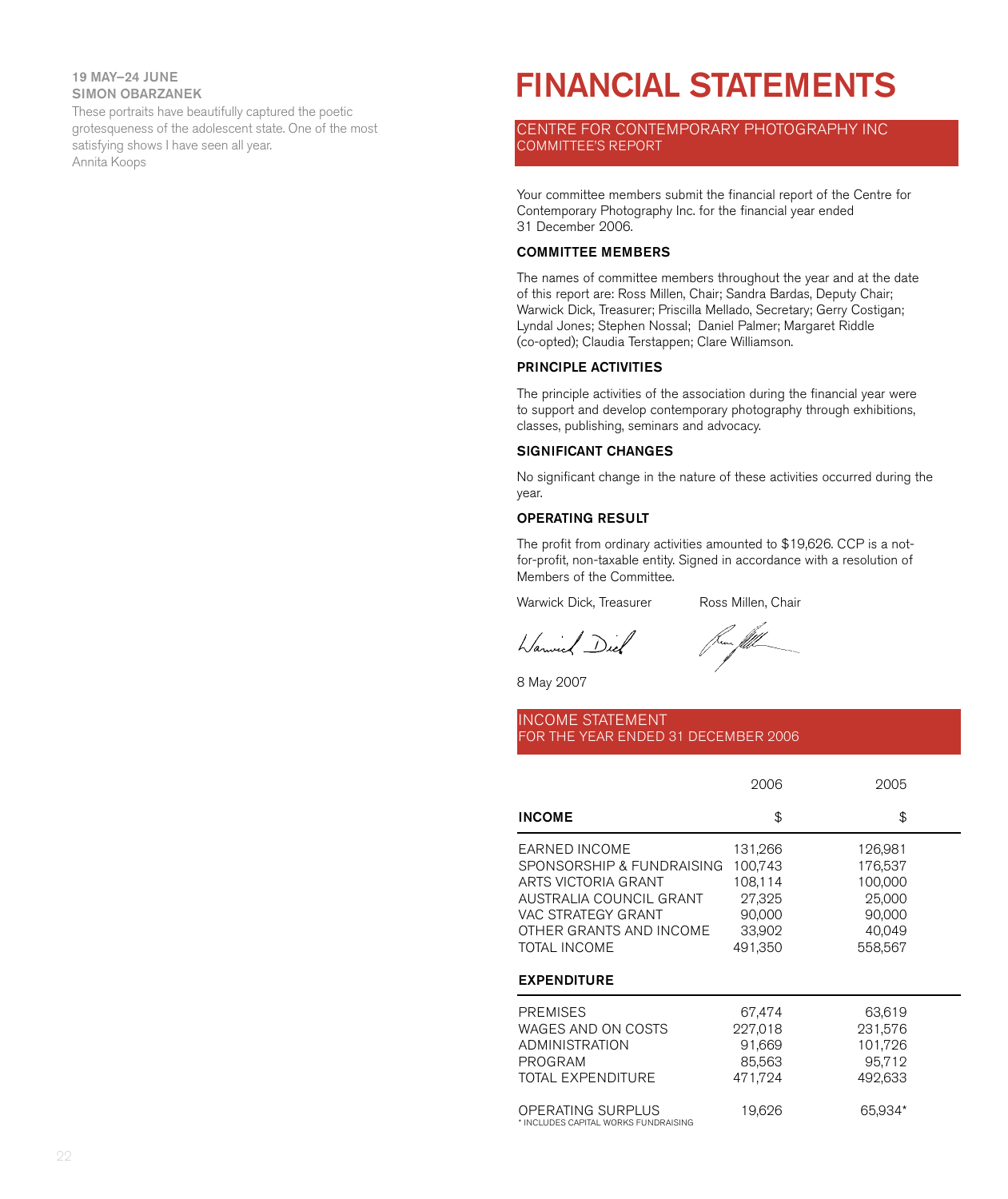#### BALANCE SHEET AS AT 31 DECEMBER 2006

|                                                                                                                                                                                                                               | 2006                                                             | 2005                                                                      |
|-------------------------------------------------------------------------------------------------------------------------------------------------------------------------------------------------------------------------------|------------------------------------------------------------------|---------------------------------------------------------------------------|
| <b>ASSETS</b>                                                                                                                                                                                                                 | \$                                                               | \$                                                                        |
| <b>CURRENT ASSETS</b><br><b>CASH AT BANK</b><br>PREPAID EXPENSES<br><b>TRADE DEBTORS</b><br><b>GST RECEIVEABLE</b><br><b>BOND MONEY</b><br>TOTAL CURRENT ASSETS                                                               | 286,299<br>2,554<br>12,153<br>150<br>301,156                     | 216,314<br>5,893<br>15,162<br>150<br>237,519                              |
| <b>NON CURRENT ASSETS</b><br>LEASEHOLD IMPROVEMENTS<br><b>LESS AMORTISATION</b><br>PLANT & EQUIPMENT<br>LESS ACCUMULATED DEPRECIATION (36,815)                                                                                | 464,346<br>(106, 387)<br>52,839                                  | 445,359<br>(59,952)<br>43,455<br>(26,756)                                 |
| TOTAL NON CURRENT ASSETS<br><b>TOTAL ASSETS</b>                                                                                                                                                                               | 373,983<br>675,139                                               | 402,106<br>639,625                                                        |
| <b>LIABILITIES</b>                                                                                                                                                                                                            |                                                                  |                                                                           |
| <b>CURRENT LIABILITIES</b><br><b>TRADE CREDITORS</b><br>OTHER CREDITORS<br>PROVISION FOR ANNUAL& SICK LEAVE<br>INCOME IN ADVANCE<br><b>GST PAYABLE</b><br>SUPERANNUATION PAYABLE<br>PAYG PAYABLE<br>TOTAL CURRENT LIABILITIES | 7,027<br>3,881<br>8,919<br>71,609<br>(8,120)<br>11,986<br>95,302 | 13,846<br>2,475<br>16,904<br>28,614<br>4,156<br>2,363<br>11,056<br>79,414 |
| <b>NET ASSETS</b>                                                                                                                                                                                                             | 579,837                                                          | 560,211                                                                   |
| <b>MEMBERS FUNDS</b>                                                                                                                                                                                                          |                                                                  |                                                                           |
| BALANCE BEGINNING OF YEAR<br><b>CURRENT SURPLUS</b><br>FUNDS END OF YEAR                                                                                                                                                      | 560,211<br>19,626<br>579,837                                     | 494,277<br>65,934<br>560,211                                              |

#### STATEMENT OF CASH FLOWS FOR THE YEAR ENDED 31 DECEMBER 2006

|                                                                               | <b>NOTES</b> | 2005<br>\$                   | 2005<br>\$                      |
|-------------------------------------------------------------------------------|--------------|------------------------------|---------------------------------|
| CASH FLOW FROM<br>OPERATING ACTIVITIES                                        |              |                              |                                 |
| RECEIPTS FROM MEMBERS                                                         |              | 20,696                       | 22,883                          |
| OTHER OPERATING INCOME RECEIVED<br>PAYMENTS TO SUPPLIERS                      |              | 488,496                      | 550,379                         |
| AND EMPLOYEES                                                                 |              | (426,924)                    | (488, 386)                      |
| <b>INTEREST RECEIVED</b>                                                      |              | 16,088                       | 13,919                          |
| NET CASH PROVIDED BY (USED)<br>IN OPERATING ACTIVITIES                        | 3(b)         | 98,356                       | 98,795                          |
| CASH FLOW FROM<br><b>INVESTING ACTIVITIES</b>                                 |              |                              |                                 |
| PAYMENT FOR PROPERTY, PLANT<br>AND EQUIPMENT<br>PAYMENT FOR LEASEHOLD         |              | (9,384)                      | (410,558)                       |
| <b>IMPROVEMENTS</b>                                                           |              | (18,987)                     |                                 |
| NET CASH PROVIDED BY (USED IN)<br><b>INVESTING ACTIVITIES</b>                 |              | (28, 371)                    | (410,558)                       |
| NET INCREASE IN CASH HELD<br>CASH AT BEGINNING OF YEAR<br>CASH AT END OF YEAR | 3(a)         | 69,985<br>216,314<br>286,299 | (311,763)<br>528,077<br>216,314 |

#### NOTES TO THE FINANCIAL STATEMENTS FOR THE YEAR ENDED 31 DECEMBER 2006

NOTE 1: STATEMENT OF SIGNIFICANT ACCOUNTING POLICIES This financial report is a special purpose financial report prepared in order to satisfy the financial reporting requirements of the Associations Incorporation Act VIC. The committee has determined that the association is not a reporting entity. The financial report has been prepared in accordance with the requirements of the Associations Incorporation Act VIC and following Australian

Accounting Standards: AAS 5 Materiality

AAS 8 Events Occurring After Reporting Date

No other applicable Accounting Standards, Urgent Issues Group Consensus Views or other authoritative pronouncements of Australian Accounting Standards Board have been applied.

The financial report has been prepared on an accruals basis and is based on historic costs and does not take into account changing money values, or except where specifically stated, current valuations of non-current assets. The following material accounting policies, which are consistent with the previous period unless otherwise stated, have adopted in the preparation of this financial report.

A. Income Tax

The Association is not liable for income tax

B. Fixed Assets

Leasehold improvements and office equipment are carried at cost less, where applicable, any accumulated depreciation. The depreciable amount of all fixed assets are depreciated over the useful lives of the assets to the association commencing from the time the asset is held ready for use. Leasehold improvements are amoritised over the shorter of either the unexpired period of the lease or the estimated useful lives of the improvements.

C. Cash

For the purposes of the Statement of Cash Flows, cash includes cash on hand and at call deposits with banks or financial institutions, investments in money market instruments maturing within less than two months and net of bank overdrafts.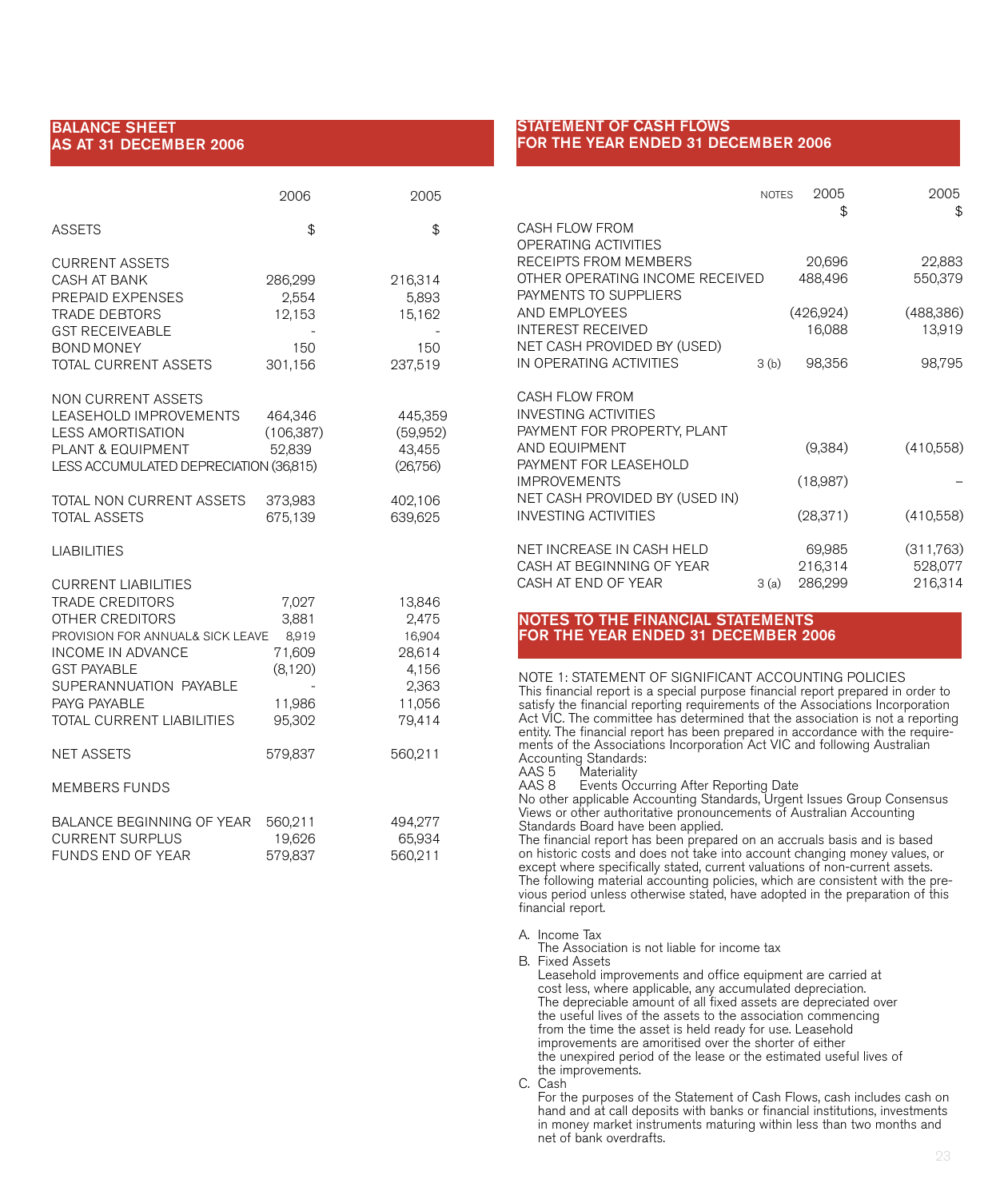- D. Grants 1. Government Grants: Recurring Grants are awarded on an annual or triennial basis and accounted for within the periods granted. 2. Government Grants: Project/Philanthropic Grants awarded on a project basis and accounted for as project progresses. 3. Auspiced grants: Project Grants auspiced on a project basis are held in balance sheet and accounted for in income or expenditure as project progresses. E. Fundraising for future projects and capital works
- The Association raises funds for the purpose of development, to be accounted for over future periods.
- F. Goods and Services Tax (GST) Revenues, expenses and assets are recognised net of the amount of GST, except where the amount of GST incurred is not recoverable from the Australian Taxation Office. In these circumstances the GST is recognised as part of the cost of acquisition of the asset or as part of an item of expense. Receivables and payables in the Statement of Financial Position are shown inclusive of GST.

#### NOTE 2. IMPACT OF ADOPTING AASB EQUIVALENTS TO IASB STANDARDS

Centre for Contemporary Photography has examined its accounting policies and financial reporting under Australian Standards and the Australian equivalents of International Financial Reporting Standards (IFRS). The key areas where accounting policies may change continue to be examined and at this time there are no material changes anticipated to impact the financial reporting of the Association. In the opinion of the Committee of Management, special purpose financial reports will continue to be prepared by the Association in the future.

### NOTE 3: CASH FLOW INFORMATION

(a) Reconciliation of cash

Cash at the end of the financial year as shown in the statement of Cash Flows is reconciled to the related items in the statement of financial position as follows:

|                              | 2006                                      | 2005 |
|------------------------------|-------------------------------------------|------|
| CASH ON HAND<br>CASH AT BANK | 150<br>286.299 216.164<br>286.449 216.314 | 150  |

(b) Reconciliation of cash flow from

operations with profit from ordinary activities

| SURPLUS FROM ORDINARY             |          |                 |
|-----------------------------------|----------|-----------------|
| ACTIVITIES AFTER INCOME TAX       | 19.626   | 65.934          |
| NON-CASH FLOWS IN PROFIT          |          |                 |
| FROM ORDINARY ACTIVITIES          | 56.494   | 65.952          |
| INCREASE/DECREASE IN RECEIVABLES  |          | 3.009 (12.753)  |
| INCREASE/DECREASE IN OTHER ASSETS | 3,339    | 6,906           |
| INCREASE/DECREASE IN PAYABLES     | (19.122) | 182             |
| INCREASE/DECREASE IN INCOME       |          |                 |
| IN ADVANCE                        |          | 42,995 (33,408) |
| INCREASE/DECREASE IN PROVISIONS   |          | $(7.985)$ 5.982 |
|                                   |          |                 |
| CASH FLOWS FROM OPERATIONS        | 98.356   | 98.795          |
|                                   |          |                 |

#### INDEPENDENT AUDIT REPORT TO THE MEMBERS OF CENTRE FOR CONTEMPORARY PHOTOGRAPHY INC

#### **SCOPE**

The financial report and committee's responsibility.

The financial report comprises the statement of financial position, statement of financial performance, statement of cash flows, accompanying notes to the financial statements, and the declaration by the Committee of Management for the Centre for the year ended 31 December 2006.

The Committee of Management for the Centre is responsible for the maintenance of adequate accounting records and internal controls that are designed to prevent and detect fraud and error, and for the accounting policies and accounting estimates inherent in the financial report.

#### AUDIT APPROACH

We conducted an independent audit in order to express an opinion to the members of the Centre. Our audit was conducted in accordance with Australian Auditing Standards, in order to provide reasonable assurance as to whether the financial report is free of material misstatements. The nature of an audit is influenced by factors such as the use of professional judgement, selective testing, the inherent limitations of internal control, and the availability of persuasive rather than conclusive evidence. Therefore, an audit cannot guarantee that all material misstatements have been detected.

We performed procedures to assess whether in all material respects the financial report presents fairly in accordance with the constitution, Accounting Standards, and other mandatory financial reporting requirements in Australia, a view which is consistent with our understanding of the Centre's financial position, and its performance as represented by the results of its operations and cash flows. We formed our audit opinion on the basis of these procedures, which included:

• examining, on a test basis, information to provide evidence supporting the amounts and disclosures in the financial report, and

• assessing the appropriateness of the accounting policies and disclosures used and the reasonableness of significant accounting estimates made by the Committee of Management.

While we considered the effectiveness of management's internal controls over financial reporting when determining the nature and extent of our procedures, our audit was not designed to provide assurances on internal controls.

Our audit did not involve an analysis of the prudence of business decisions made by the Committee of Management.

#### INDEPENDENCE

In conducting our audit, we followed applicable independence requirements of Australian professional ethical pronouncements.

#### **QUALIFICATION**

As is common for organisations of this type, it is not practicable to maintain an effective system of internal control over revenue and other fundraising activities until their initial entry in the accounting records. Accordingly as the evidence available to us regarding revenue was limited, our audit procedures related to these items were therefore restricted to the amounts included in the records of the Academy. As a result we are unable to express an opinion as to whether revenue is complete.

#### QUALIFIED AUDIT OPINION

In our opinion, except for the effects on the financial report of such adjustments, if any, as might have been determined to be necessary had the limitation referred to in the qualification paragraph above not existed, the financial report of the Centre:

• gives a true and fair view of the financial position of the Centre at 31 December 2006 and of its performance for the year ended on that date, and

• is presented in accordance with note 1 to the financial statements.

Selwyn Cohen Level 3, 25 Claremont Street, South Yarra Chartered Accountant 8 May 2007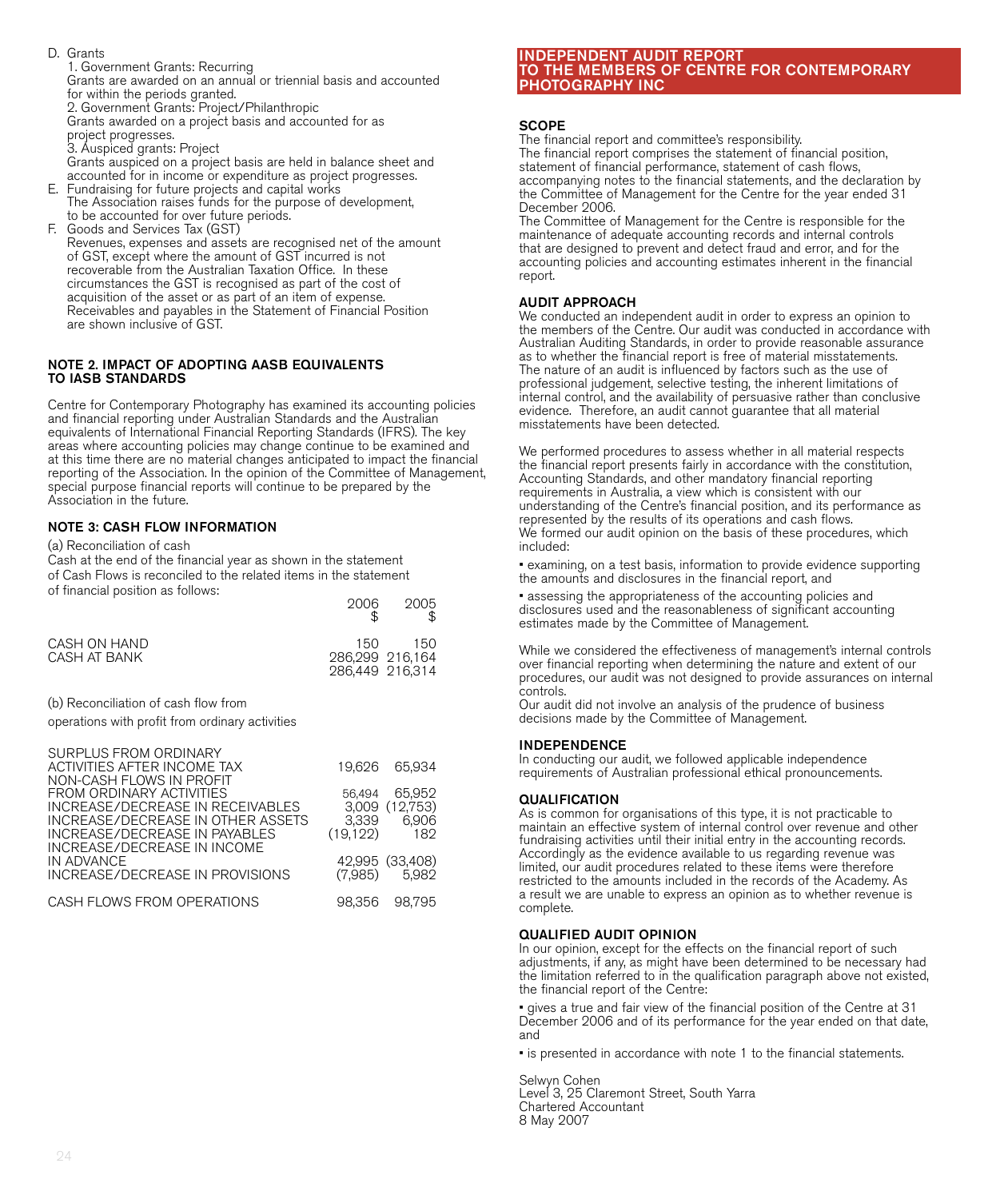# SPONSORS & PARTNERS

#### PRINCIPAL PARTNERS









factory

# OTHER PARTNERS





SAINSBURY'S BOOKS

### PRINCIPAL SPONSORS



**Kodak** Professional **Imaging Solutions** 



222 EGETHOUR DAY

HIGHPOINT PROPERTY GROUP



Polaroid



COLOUR



**Nikon** 

**AT the Asset of the Groot** 







**O** MACQUARIE BANK

**PATRICK** CORRIGAN AM



SOFITEL MELBOURNE

Cherine Fahd Chantal Faust





Narinda Reeders David Rosetzky Sainsbury's Books Wolfgang Sievers AO Steven Siewert Tim Silver Matthew Sleeth Glenn Sloggett Valerie Sparks Darren Sylvester Claudia Terstappen Christian Thompson Juha Tolonen David van Royen Beverley Veasey Thuy Vy Lyndal Walker Anne Zahalka

#### CCP NAMING DONORS

Helen Macpherson Smith Trust Naomi Milgrom and John Kaldor In Memory of Morry Bardas Victor Smorgon Charitable Fund Visy Lasica Family Trust

# **SUPPORTERS**

The Age Art Monthly Australia Audiophile Aussie Commercial Video Rentals Australian Centre for the Moving Image Australian Centre for Photography Australian National University Bambra Press Bond Imaging Buy-n-shoot.com **Crumpler** The Edge Photo Imaging Flat Laundry Lease Jasper Coffee Joel Harris Office Supplies Kane Constructions Pty Ltd Ruth Leonards Lomo Australia Jessica Love Manfrotto Marquis of Lorne Massey University College of Creative Arts Nevill Keating McIlroy Ltd Nova Cinema Omnus Framing

The Printed Image Bookshop Prodigious Concepts Red Connect Scent of a Flower Amanda de Simone Sue Sweetland of Art Support Threethousand.com.au Unique Floors Yarra Trams

#### CCP FUNDS RAISED FROM THE 2006 STELLAR FUNDRAISING AUCTION FROM THE GENEROUS DONATIONS OF ARTISTS and THEIR REPRESENTATIVES:

Brook Andrew Donna Bailey Paul Blackmore Pat Brassington Jane Burton Simon Cuthbert Andrew Curtis Julie Davies Destiny Deacon & Virginia Fraser Simon Disler Samantha Everton

Paul Ferman Jo Grant Simryn Gill Janina Green Siri Hayes Derek Henderson Petrina Hicks Gavin Hipkins Rebecca Ann Hobbs Grant Hobson Lyndal Jones Dianne Jones Paul Knight Christopher Köller Anne Noble Tracey Moffatt Lewis Morley Callum Morton Simon Obarzanek Selina Ou Martin Parr Polixeni Papapetrou Deborah Paauwe Debra Phillips Patricia Piccinini Susan Purdy